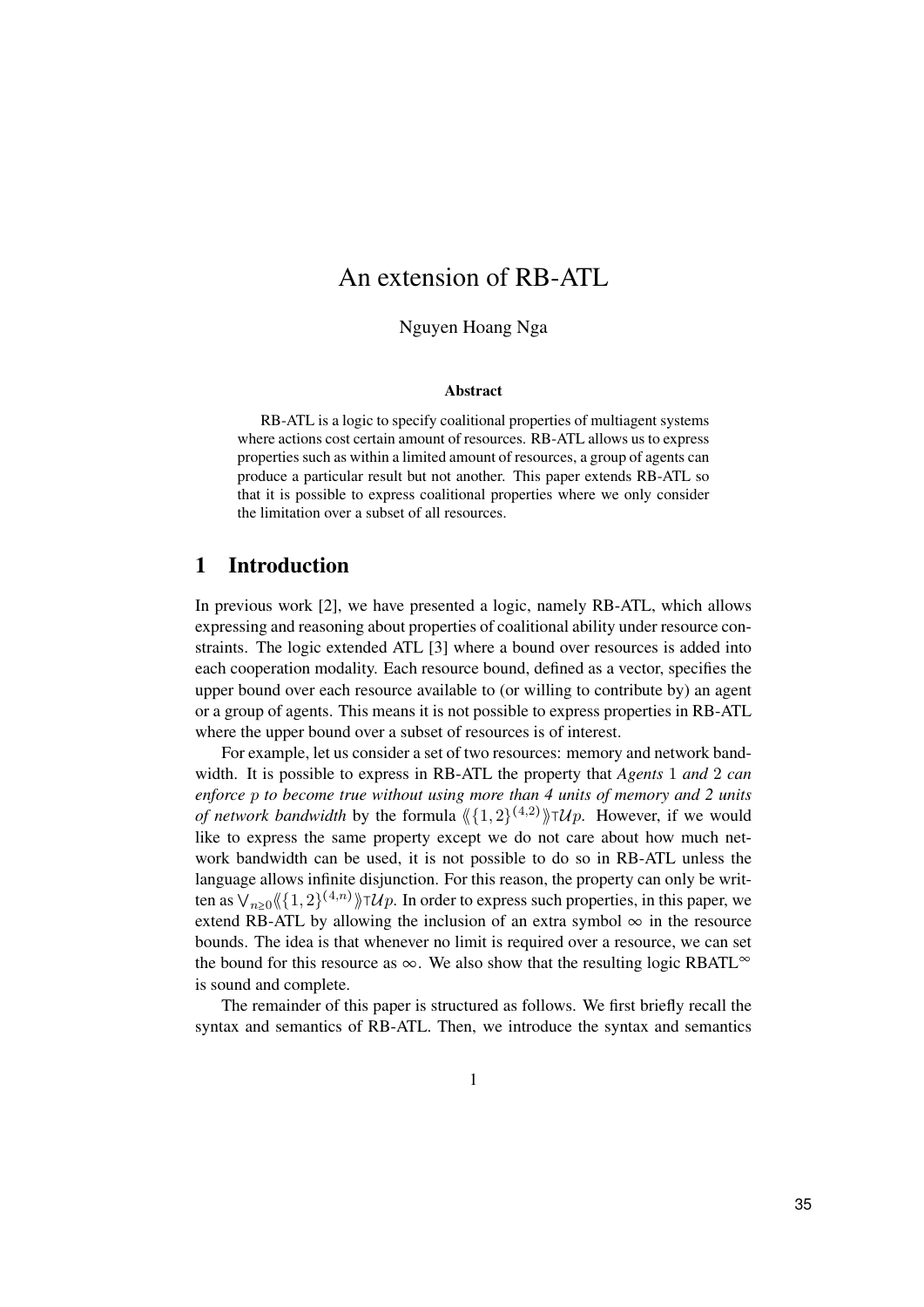of the extended logic RBATL∞. After that, we give a complete axiomatization followed by a sketch proof of the completeness. At the end is the section of related work and conclusion.

## 2 Resource-bounded ATL

As RBATL $^{\infty}$  is based on RB-ATL [2], we first briefly recall RB-ATL. RB-ATL extended ATL in order to allow expressing properties of coalitional ability under limited amounts of resources. Bounds on resources are defined as vectors of numbers each of which corresponds to the bound on a type of resources. If we fix a finite set of resources r, then the set of bounds is defined as  $\mathbb{B} = \mathbb{N}^{|r|}$ . Given a set of propositions  $\Phi$  and a finite set of agents N, formulas of RB-ATL are defined by the following syntax:

$$
\varphi ::= p \mid \neg \varphi \mid \varphi \lor \psi \mid \langle \!\langle A^b \rangle \rangle \bigcirc \varphi \mid \langle \!\langle A^b \rangle \rangle \varphi \mathcal{U} \psi \mid \langle \!\langle A^b \rangle \rangle \Box \varphi
$$

where  $p \in \Phi$ ,  $A \subseteq N$  and  $b \in \mathbb{B}$ . Intuitively,  $\langle \mathcal{A}^b \rangle \bigcirc \varphi$  says that the coalition A can co-operate (in one step) to make  $\varphi$  true without spending more than b amount of resources. Similarly,  $\langle A^b \rangle \rangle \varphi \mathcal{U} \psi$  means that the coalition A can co-operate (in many consecutive steps) to eventually make  $\psi$  true without spending more than b amount of resources while keeping  $\varphi$  true; and  $\langle A^b \rangle \Box \varphi$  says that the coalition A can co-operative from now on to guaranty that  $\varphi$  is true without spending more than b amount of resources.

For convenience, we only study the soundness and completeness of the normal form version of RB-ATL whose syntax is as follows:

 $\varphi ::= (\neg) p \mid \varphi \vee \psi \mid \varphi \wedge \psi \mid (\neg) \langle \!\langle A^{b} \rangle\!\rangle \bigcirc \varphi \mid (\neg) \langle \!\langle A^{b} \rangle\!\rangle \varphi \mathcal{U} \psi \mid (\neg) \langle \!\langle A^{b} \rangle\!\rangle \sqcup \varphi$ 

For short, normal form RB-ATL are referred to as RB-ATL in the rest of this paper. We also use ∼ $\varphi$  to denote the equivalent normal form formula of  $\neg \varphi$ .

Semantics of RB-ATL is defined in terms of Resource-bounded Concurrent Game Structures (RB-CGS) together with the notions of move, co-move, strategy and co-strategy. A Resource-bounded Concurrent Game Structure (RB-CGS) is a tuple  $S = (n, Q, \Pi, \pi, d, c, \delta)$  where:

- $n \ge 1$  is the number of players (agents), we denote the set of players  $\{1, \ldots, n\}$ by  $N$
- $Q$  is a non-empty set of states
- Π is a finite set of propositional variables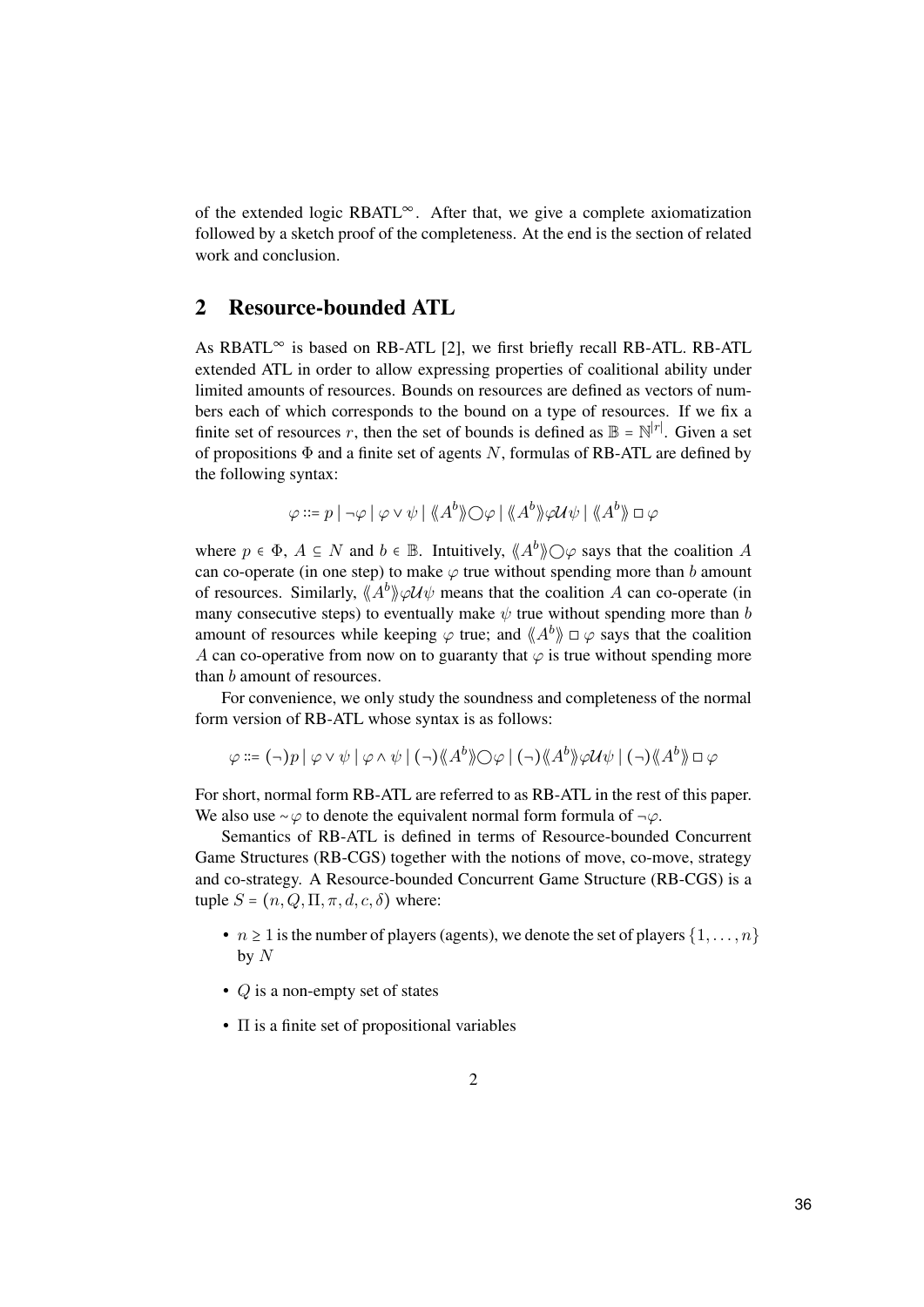- $\pi$  :  $Q \rightarrow \varphi(\Pi)$  is a mapping which assigns each state in Q a subset of propositional variables
- $d: Q \times N \to \mathbb{N}$  is a mapping to indicate the number of available moves (actions) for each player  $a \in N$  at a state  $q \in Q$  such that  $d(q, a) \geq 1$ . At each state  $q \in Q$ , we denote the set of joint moves available for all players in N by  $D(q)$ . That is

$$
D(q) = \{1,\ldots,d(q,1)\} \times \ldots \times \{1,\ldots,d(q,n)\}
$$

- $c: Q \times N \times \mathbb{N} \to \mathbb{B}$  is a mapping to indicate the minimal amount of resources required by each move available to each agent at a specific state.
- $\delta: Q \times \mathbb{N}^n \to Q$  is a mapping which assigns the next state of the system after agents perform a joint move in  $D(q)$  from a state.

From the definition of RB-CGSs, resource bounds are used to specify the costs of actions performed by agents. In order to express the spending of a subset of agents in one or many steps, we aggregate the spending of each agent in the subset. This type of aggregation is called parallel aggregation. Another type of aggregation is called serial where an agent (coalition) performs some (joint) action and then performs another (joint) action; the aggregative spending of the agent (coalition) after the two steps is the serial aggregation of the costs of the two (joint) actions. For simplicity, we assume in this paper that both types of aggregations are defined as addition.

Given a RB-CGS  $S = (n, Q, \Pi, \pi, d, c, \delta)$ , we denote the set of infinite sequences of states by  $Q^{\omega}$  as usual. Let  $\lambda = q_0 q_1 ... \in Q^{\omega}$ , we denote  $\lambda[i] = q_i$ and  $\lambda[i, j] = q_i \dots q_j$ . A move for a coalition  $A \subseteq N$  at a state  $q \in Q$  is a tuple  $\sigma_A = (\sigma_a)_{a \in A}$  such that  $1 \leq \sigma_a \leq d(q, a)$ . For convenience, we denote  $D_A(q)$ to be the set of all moves for A at q. Furthermore, given  $m \in D(q)$ , we denote  $m_A = (m_a)_{a \in A}$ . Then we define the set of all possible outcomes by a move  $\sigma_A \in D_A(q)$  at a state q as follows

$$
out(q, \sigma_A) = \{q' \in Q \mid \exists m \in D(q) : m_A = \sigma_A \land q' = \delta(q, m)\}\
$$

The cost of a move  $\sigma_A \in D_A(q)$  then is defined as  $cost(q, \sigma_A) = \sum_{a \in A} c(q, a, \sigma_a)$ .

A strategy for a coalition  $A \subseteq N$  is a mapping  $F_A$  which associates each sequence  $\lambda q \in Q^+$  to a move in  $D_A(q)$ . A computation  $\lambda \in Q^{\omega}$  is consistent with  $F_A$  iff for all  $i \geq 0$ ,  $\lambda[i+1] \in out(\lambda[i], F_A(\lambda[0,i]))$ . We denote by  $out(q, F_A)$ the set of all such sequences  $\lambda$  starting from q, i.e.  $q = \lambda[0]$ . Given a bound  $b \in \mathbb{B}$ , a computation  $\lambda \in out(q, F_A)$  is b-consistent with  $F_A$  iff, for every  $i \geq 0$ ,  $\sum_{j=0}^{i} cost(\lambda[i], F_A(\lambda[0, i])) \leq b$ . We denote  $out(q_0, F_A, b)$  the set of all such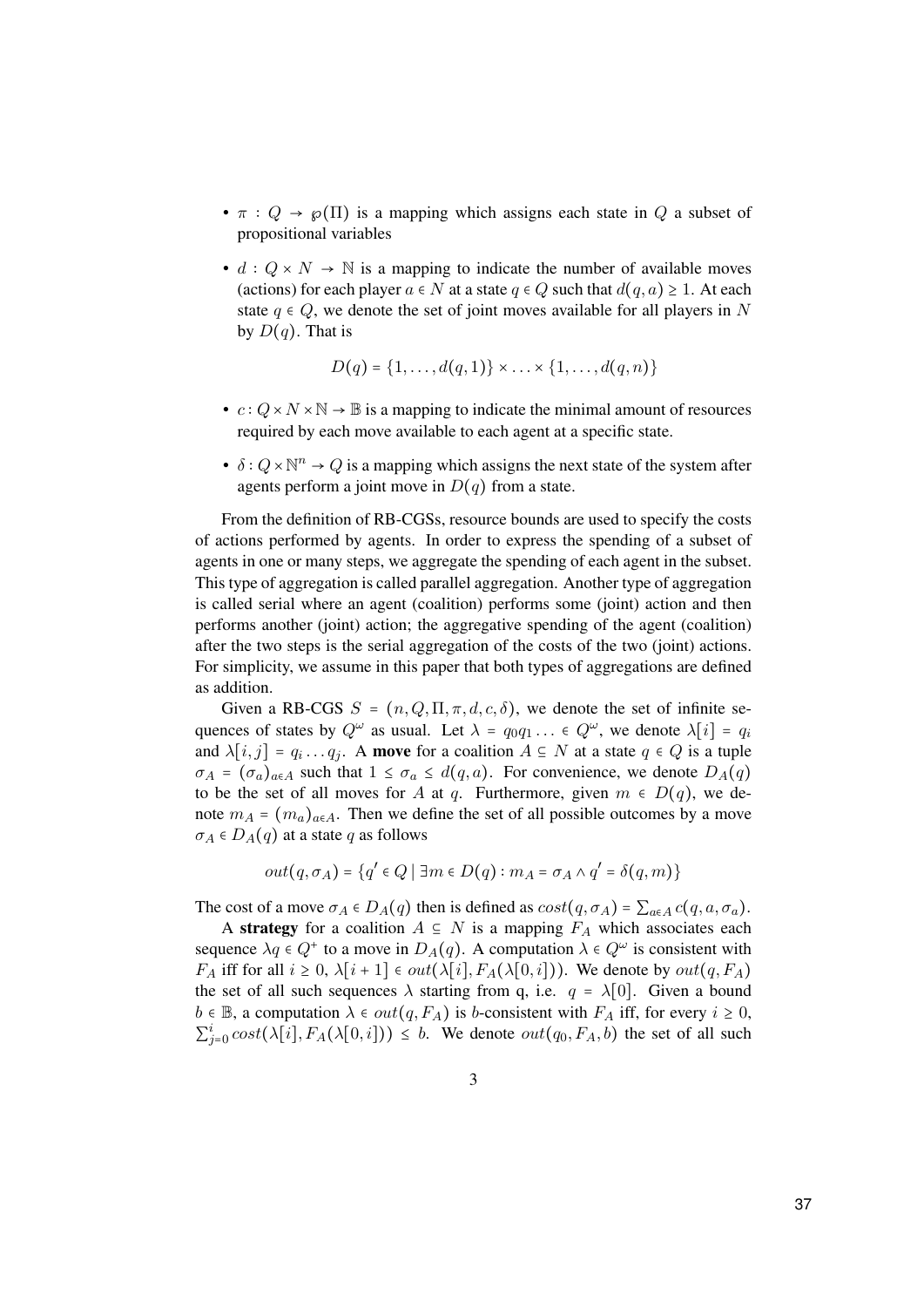sequences. Then, a strategy  $F_A$  is a b-strategy iff  $out(q, F_A) = out(q, F_A, b)$  for any  $q \in Q$ .

Similarly to the case of moves and strategies, we define a co-move for a coalition  $A \subseteq N$  as a mapping  $\sigma_A^c : D_A(q) \to Q$  such that  $\sigma_A^c(\sigma_A) \in out(q, \sigma_A)$  for any  $\sigma_A \in D_A(q)$ . We denote  $D_A^c(q)$  be the set of all co-moves for A at a state  $q \in Q$ . A state q' is consistent with a co-move  $\sigma^c$  iff there is some move  $\sigma_A$  such that  $\sigma^c(\sigma_A) = q'$ . We define the set of consistent outcomes for a co-move  $\sigma^c$  by

$$
out(q, \sigma^c) = \{q' \in Q \mid q' \text{ is consistent with } \sigma^c\}
$$

Given a bound  $b \in \mathbb{B}$ , a state q' is b-consistent with a co-move  $\sigma^c$  at q iff there is some move  $\sigma_A \in D_A(q)$  with  $cost(q, \sigma_A) \leq b$  such that  $\sigma^c(\sigma_A) = q'$ . We denote the set of b-consistent outcomes for a co-move  $\sigma^c$  by

$$
out(q, \sigma^c, b) = \{q' \in Q \mid q' \text{ is } b\text{-consistent with } \sigma^c \text{ at } q\}
$$

A co-strategy for a coalition  $A \subseteq N$  is a mapping  $F_A^c$  which assigns each sequence  $\lambda q \in Q^+$  to a co-move in  $D_A^c(q)$ . We say a computation  $\lambda \in Q^{\omega}$  is consistent with  $F_A^c$  iff, for all  $i \geq 0$ ,  $\lambda[i+1] \in out(\lambda[i], F_A^c(\lambda[0,i]))$ . Let us define  $out(q, F_A^c)$  to be the set of all such sequences where  $q = \lambda[0]$ . We say a computation  $\lambda \in out(q, F_A^c)$  is b-consistent with  $F_A^c$  iff, for all  $i \ge 0$ , there is a sequence of moves  $\sigma_A^0 \in D_A(\lambda[0]), \ldots, \sigma_A^i \in D_A(\lambda[i])$  such that  $\lambda_{j+1} = F_A^c(\lambda[0,j])(\sigma_A^j)$  for all  $j = 0, \ldots, i$  and  $\sum_{j} cost(\lambda[j], \sigma_A^j) \leq b$ . Let us denote  $out(q, F_A^c, b)$  be the set of all such sequences where  $q = \lambda[0]$ .

The truth of a RB-ATL formula  $\varphi$  at a state q of a RB-CGS S is defined by induction on the structure of  $\varphi$ . We ignore the propositional cases, other cases are listed as follows:

- $S, q \in \langle A^b \rangle \cap \varphi$  iff there exists a b-strategy  $F_A$  such that for all  $\lambda \in out(q, F_A)$ ,  $S, \lambda[1] \models \varphi$  iff there is a move  $\sigma_A \in D_A(q)$  such that for all  $q' \in out(\sigma_A)$ ,  $S, a' \vDash \varphi$
- $S, q \models \neg \langle \mathcal{A}^b \rangle \bigcirc \varphi$  iff there exists a co-strategy  $F_A^c$  such that for all  $\lambda \in \mathcal{A}$ *out*(q, F<sub>A</sub>, b), S,  $\lambda$ [1] ⊨∼  $\varphi$  iff there is a co-move  $\sigma^c \in D_A^c(q)$  such that for all  $\sigma_A \in D_A(q)$  and  $cost(\sigma_A) \leq b, S, \sigma^c(\sigma_A) \models \sim \varphi$
- $S, q \in \langle A^b \rangle \cup \varphi$  iff there exists a b-strategy  $F_A$  for any  $\lambda \in out(q, F_A)$ ,  $S, \lambda[i] \models \varphi$  for all  $i \geq 0$
- $S, q \in \mathcal{A}^b$   $\Box \varphi$  iff there exists a co-strategy  $F_A^c$  for any  $\lambda \in out(q, F_A^c, b)$ ,  $S, \lambda[i] \models \varphi$  for all  $i > 0$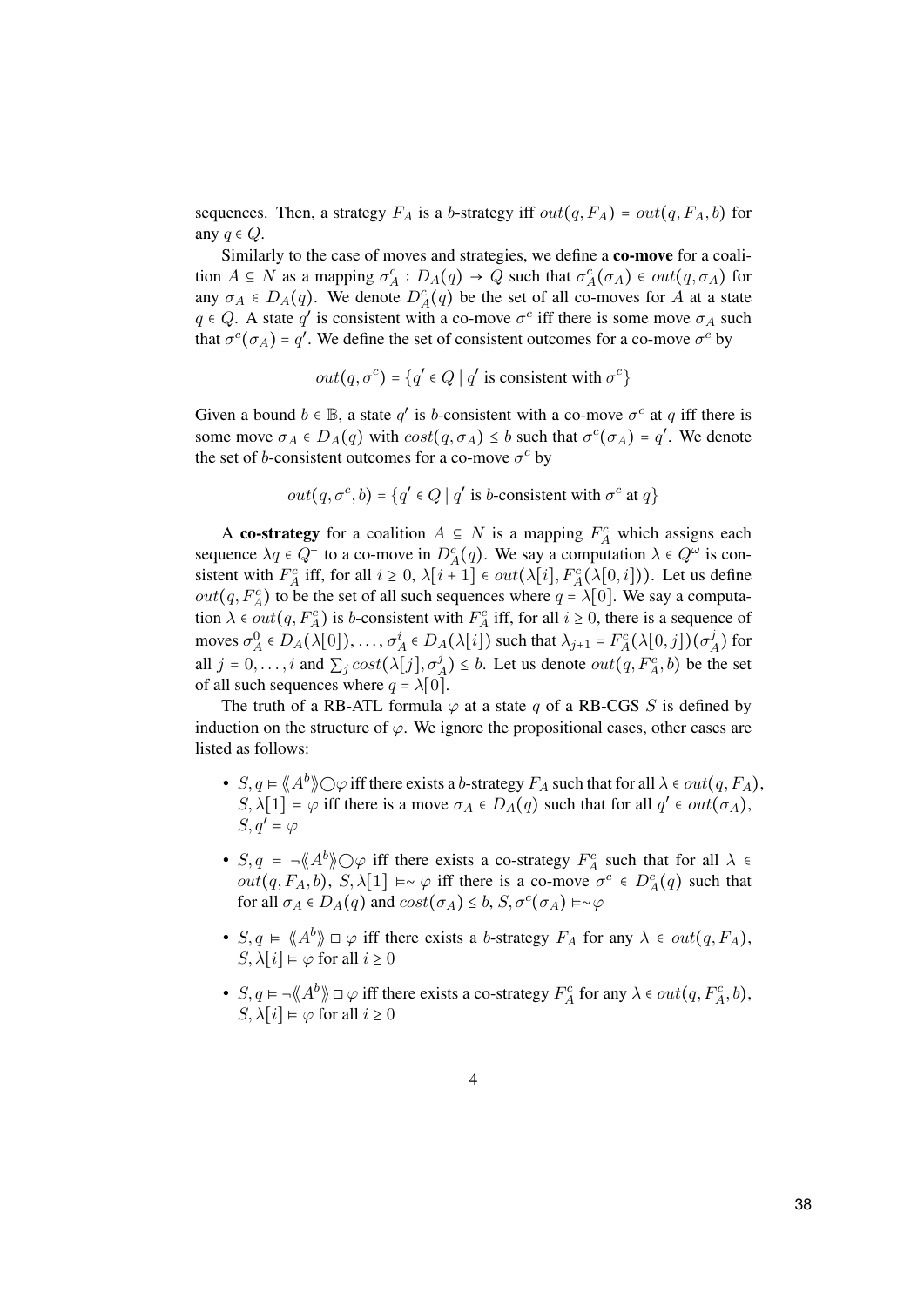- $S, q \in \langle A^b \rangle \varphi \mathcal{U} \psi$  iff there exists a b-strategy  $F_A$  such that for all  $\lambda \in out(q, F_A)$ , there is a position  $i \geq 0$  such that  $S, \lambda[i] \models \psi$  and  $S, \lambda[j] \models \psi$  for all  $j \in \{0, \ldots, i-1\}$
- $S, q \models \neg \langle \neg A^b \rangle \lor \neg \mathcal{U} \lor \psi$  iff there exists a co-strategy  $F_A^c$  such that for all  $\lambda \in \mathbb{R}$ out(q,  $F_A$ , b), either  $S$ ,  $\lambda[i] \models \psi$  for all  $i \ge 0$  or if there is a position  $i \ge 0$ such that  $S, \lambda[i] \models \psi$  then there exists  $0 \leq j < i$  such that  $S, \lambda[j] \models \sim \varphi$

## 3 Syntax and semantics of RBATL<sup>∞</sup>

We define the set of resource bounds with infinity as  $\mathbb{B}^{\infty} = (\mathbb{N} \cup \{\infty\})^{|r|}$ . To make addition and comparison over resource bounds compatible with infinity, we extend them to include the case  $\infty$  as follows:

$$
n + \infty = n + \infty = \infty
$$
  

$$
\infty + \infty = \infty
$$
  

$$
n \leq \infty
$$
  

$$
\infty \leq \infty
$$

where  $n \in \mathbb{N}$ . Notice that costs of actions in RB-CGSs are still defined by  $\mathbb{B}$  while bounds appearing in RB-ATL formulas may include infinity. The syntax of (normal form) RBATL $^{\infty}$  is defined as follows.

$$
\varphi ::= (\neg) p \mid \varphi \lor \psi \mid \varphi \land \psi \mid (\neg) \langle \! \langle A^b \rangle \! \rangle \bigcirc \varphi \mid (\neg) \langle \! \langle A^b \rangle \! \rangle \varphi \mathcal{U} \psi \mid (\neg) \langle \! \langle A^b \rangle \! \rangle \Box \varphi
$$

where  $p \in \Phi$ ,  $b \in \mathbb{B}^{\infty}$  and  $A \subseteq N$ . We define the  $\langle \emptyset^b \rangle$  modality as the dual one of  $\langle N^b \rangle$ , i.e.  $\langle \! \langle \emptyset^b \rangle \! \rangle \bigcirc \varphi = \neg \langle \! \langle N^b \rangle \! \rangle \bigcirc \neg \varphi$ . This modality is to say that a system of multiple agents cannot avoid some thing if they are not allowed to spend more than some b amount of resources.

The semantics of RBATL $^{\infty}$  is also defined by means of RB-CSGs. However, we need to extend the notion of *b*-consistency of strategies to include the case where  $b \in \mathbb{B}^{\infty}$ . Given a bound  $b \in \mathbb{B}^{\infty}$  and a strategy  $F_A$ , a computation  $\lambda \in out(q, F_A)$ is b-consistent with  $F_A$  iff, for every  $i \ge 0$ ,  $\sum_{j=0}^{i} cost(\lambda[i], F_A(\lambda[0,i])) \le b$ . We denote  $out(q_0, F_A, b)$  the set of all such sequences. Then, a strategy  $F_A$  is a bstrategy iff  $out(q, F_A) = out(q, F_A, b)$  for any  $q \in Q$ . Similar extensions are also applied for the case of co-moves and co-strategies.

Given a RB-CGS  $S = (n, Q, \Pi, \pi, d, c, \delta)$ , the truth of a RBATL<sup>∞</sup> formula is defined inductively as follows where  $A$  is a non-empty coalition:

- $S, q \models p$  iff  $p \in \pi(q)$
- $S, q \models \neg p$  iff  $p \notin \pi(q)$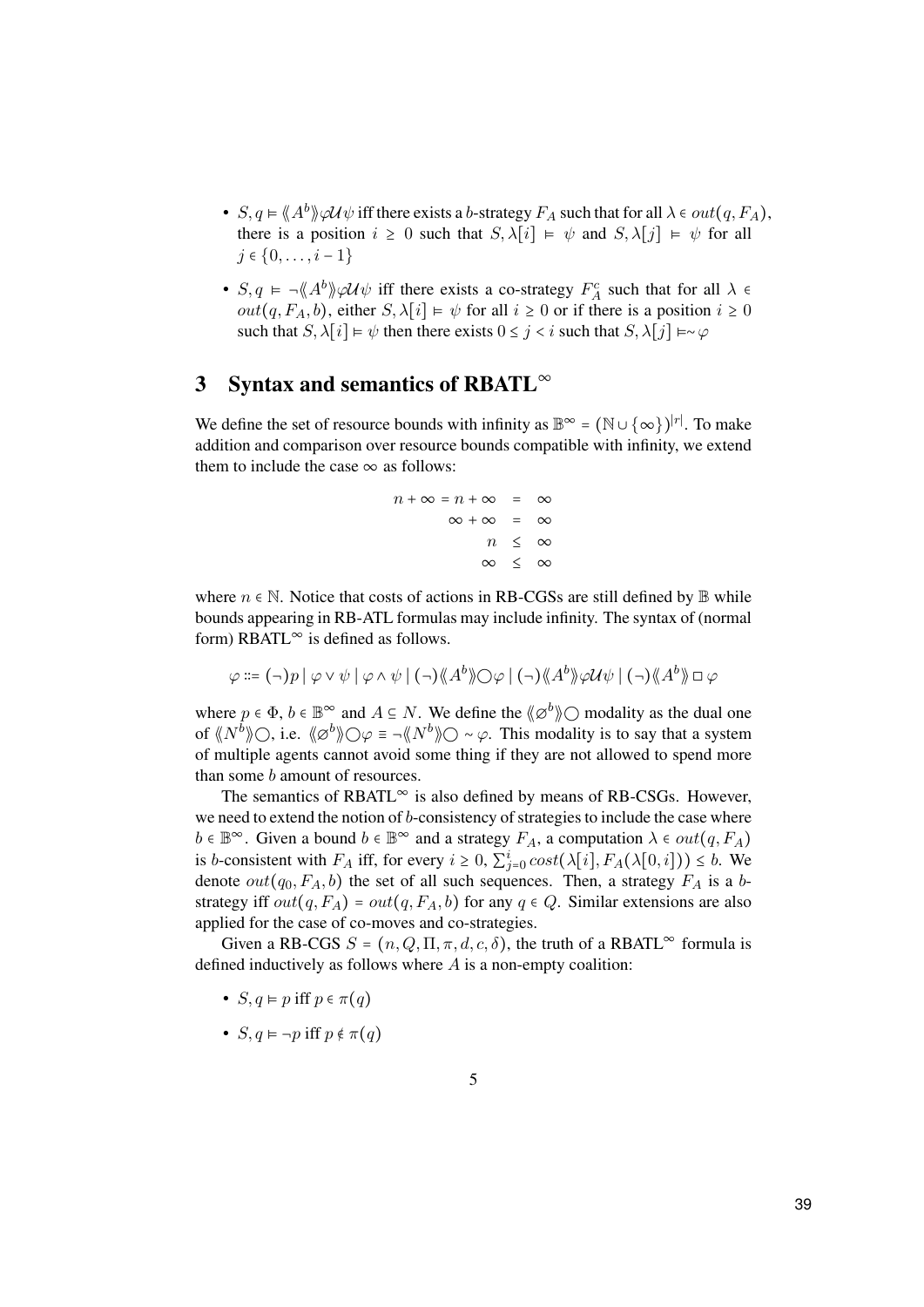- $S, q \models \varphi \lor \psi$  iff  $S, q \models \varphi$  or  $S, q \models \psi$
- $S, q \vDash \varphi \land \psi$  iff  $S, q \vDash \varphi$  and  $S, q \vDash \psi$
- $S, q \in \langle A^b \rangle \rangle \bigcirc \varphi$  iff there exists a b-strategy  $F_A$  such that for all  $\lambda \in out(q, F_A)$ ,  $S, \lambda[1] \models \varphi$ . In other words, it is equivalent to say that there is a move  $\sigma_A \in D_A(q)$  such that for all  $q' \in out(\sigma_A)$ ,  $S, q' \vDash \varphi$
- $S, q \models \neg \langle \mathcal{A}^b \rangle \bigcirc \varphi$  iff there exists a co-strategy  $F_A^c$  such that for all  $\lambda \in$ out(q,  $F_A$ , b), S,  $\lambda$ [1] ⊨∼ $\varphi$ . In other words, it is equivalent to say that there is a co-move  $\sigma^c \in D_A^c(q)$  such that for all  $\sigma_A \in D_A(q)$  and  $cost(\sigma_A) \leq b$ ,  $S, \sigma^c(\sigma_A) \models \sim \varphi$
- $S, q \in \langle \emptyset \emptyset \rangle$   $\bigcirc \varphi$  iff for every b-strategy  $F_N$  for all  $\lambda \in out(q, F_A), S, \lambda[1] \models$  $\varphi$
- $S, q \models \neg \langle \emptyset \phi \rangle \bigcirc \varphi$  iff there is a b-strategy  $F_N$  such that for all  $\lambda \in out(q, F_N)$ ,  $S, \lambda[1] \models \sim \varphi$
- $S, q \in \langle A^b \rangle \cup \varphi$  iff there exists a b-strategy  $F_A$  for any  $\lambda \in out(q, F_A)$ ,  $S, \lambda[i] \models \varphi$  for all  $i \geq 0$
- $S, q \in \mathcal{A}^b$   $\Box \varphi$  iff there exists a co-strategy  $F_A^c$  for any  $\lambda \in out(q, F_A^c, b)$ ,  $S, \lambda[i] \models \varphi$  for all  $i \geq 0$
- $S, q \in \langle A^b \rangle \varphi \mathcal{U} \psi$  iff there exists a b-strategy  $F_A$  such that for all  $\lambda \in out(q, F_A)$ , there is a position  $i \geq 0$  such that  $S, \lambda[i] \models \psi$  and  $S, \lambda[j] \models \psi$  for all  $j \in \{0, \ldots, i-1\}$
- $S, q \models \neg \langle \neg A^b \rangle \lor \neg \mathcal{U} \lor \psi$  iff there exists a co-strategy  $F_A^c$  such that for all  $\lambda \in \mathcal{U}$ *out*(q,  $F_A$ , b), either S,  $\lambda[i] \models \psi$  for all  $i \ge 0$  or if there is a position  $i \ge 0$ such that  $S, \lambda[i] \models \psi$  then there exists  $0 \leq j < i$  such that  $S, \lambda[j] \models \sim \varphi$

## 4 Axiomatisation

In this section, we present an axiomatisation system of RBATL∞. We first introduce notations appearing in the axiomatisation. In the following,  $A$ ,  $A_1$ ,  $A_2$ denotes non-empty coalitions, b, b<sub>1</sub>, b<sub>2</sub> and  $d \in \mathbb{B}^{\infty}$ . We say that  $b + \infty d = e$  for any *b*, *d* and  $e \in \mathbb{B}^{\infty}$  iff for every  $i = 1, \ldots, |r|$ ,

$$
b_i + d_i = e_i \text{ if } e_i \neq \infty
$$
  

$$
b_i = d_i = \infty \text{ if } e_i = \infty
$$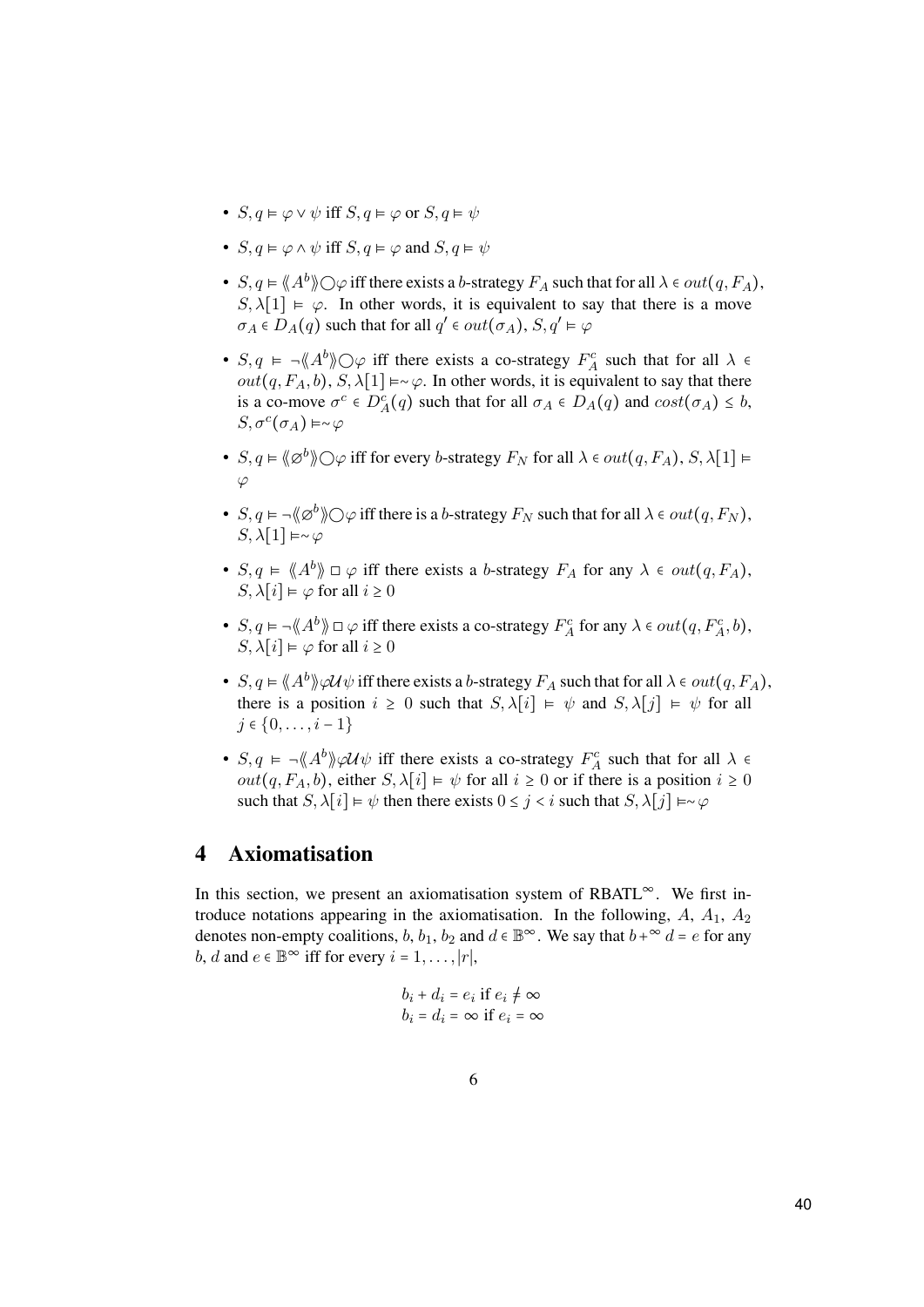Intuitively,  $+^{\infty}$  is used to split the usage of resources over multiple stages. As  $\infty$  in some bound component means no constraint is required on the corresponding resource, we can also ignore the limitation on this resource in each stage by assigning ∞ to the corresponding component in each stage. For example, consider the bound  $(2, 3, \infty)$ , it can be split into  $(1, 2, \infty)$  and  $(1, 1, \infty)$  so that the bound on the third resource is ignored. Using  $+^{\infty}$  rather than + makes sure that the number of ways to split of resource bounds is finite.

Hence, we define the following macros:

$$
\langle A^{b} \rangle \bigcirc \Box \varphi = \bigvee_{b_{1}+\infty b_{2}=b} \langle A^{b_{1}} \rangle \bigcirc \langle A^{b_{2}} \rangle \Box \varphi
$$
  
\n
$$
\neg \langle A^{b} \rangle \bigcirc \Box \varphi = \bigwedge_{b_{1}+\infty b_{2}=b} \neg \langle A^{b_{1}} \rangle \bigcirc \langle A^{b_{2}} \rangle \Box \varphi
$$
  
\n
$$
\langle A^{b} \rangle \bigcirc \varphi \mathcal{U} \psi = \bigvee_{b_{1}+\infty b_{2}=b} \langle A^{b_{1}} \rangle \bigcirc \langle A^{b_{2}} \rangle \bigcirc \mathcal{U} \psi
$$
  
\n
$$
\neg \langle A^{b} \rangle \bigcirc \varphi \mathcal{U} \psi = \bigwedge_{b_{1}+\infty b_{2}=b} \langle A^{b_{1}} \rangle \bigcirc \langle A^{b_{2}} \rangle \varphi \mathcal{U} \psi
$$
  
\n
$$
\langle \varphi^{b} \rangle \bigcirc \Box \varphi = \bigwedge_{b_{1}+\infty b_{2}=b} \langle \varphi^{b_{1}} \rangle \bigcirc \langle \varphi^{b_{2}} \rangle \bigcirc \Box \varphi
$$
  
\n
$$
\neg \langle \langle \varphi^{b} \rangle \rangle \bigcirc \Box \varphi = \bigvee_{b_{1}+\infty b_{2}=b} \langle \langle \varphi^{b_{1}} \rangle \bigcirc \langle \langle \varphi^{b_{2}} \rangle \rangle \Box \varphi
$$
  
\n
$$
\neg \langle \langle \varphi^{b} \rangle \rangle \bigcirc \Box \varphi = \bigvee_{b_{1}+\infty b_{2}=b} \langle \langle \varphi^{b_{1}} \rangle \bigcirc \langle \langle \varphi^{b_{2}} \rangle \rangle \Box \varphi
$$

Similar to the reason of introducing  $+^{\infty}$ , we also define a zero bound  $\bar{0}_b$  with respect to a bound b in  $\mathbb{B}^{\infty}$  as follows, for all  $i = 1, ..., |r|$ 

$$
(\bar{0}_b)_i = \begin{cases} 0 \text{ if } b_i \neq \infty \\ \infty \text{ otherwise} \end{cases}
$$

This means we ignore any component which is  $\infty$ .

The axiomatisation system of RBATL $^{\infty}$  is as follows:

### Axioms

(PL) Tautologies of Propositional Logic

- $(\bot) \ \neg \langle \!\langle A^b \rangle \!\rangle \bigcirc \bot$
- (t)  $\langle A^b \rangle$ ot
- (B)  $\langle A^b \rangle \cap \varphi \to \langle A^d \rangle \cap \varphi$ where  $b \leq d$
- (S)  $\langle A_1^{b_1} \rangle \bigcirc \varphi \wedge \langle A_2^{b_2} \rangle \bigcirc \psi \rightarrow \langle (A_1 \cup A_2)^{b_1+b_2} \rangle \bigcirc (\varphi \wedge \psi)$ where  $A_1 \cap A_2 = \emptyset$
- $(S_{\varnothing}) \ \langle \!\langle \varnothing^{b_1} \rangle \rangle \bigcirc \varphi \wedge \langle \!\langle \varnothing^{b_2} \rangle \rangle \bigcirc \psi \rightarrow \langle \!\langle \varnothing^{b_1} \rangle \rangle \bigcirc (\varphi \wedge \psi)$ where  $b_1 \leq b_2$
- $(S_N) \langle N^{b_1} \rangle \bigcirc \varphi \wedge \langle \langle \varnothing^{b_2} \rangle \rangle \bigcirc \psi \rightarrow \langle \langle N^{b_1} \rangle \rangle \bigcirc (\varphi \wedge \psi)$ where  $b_1 \leq b_2$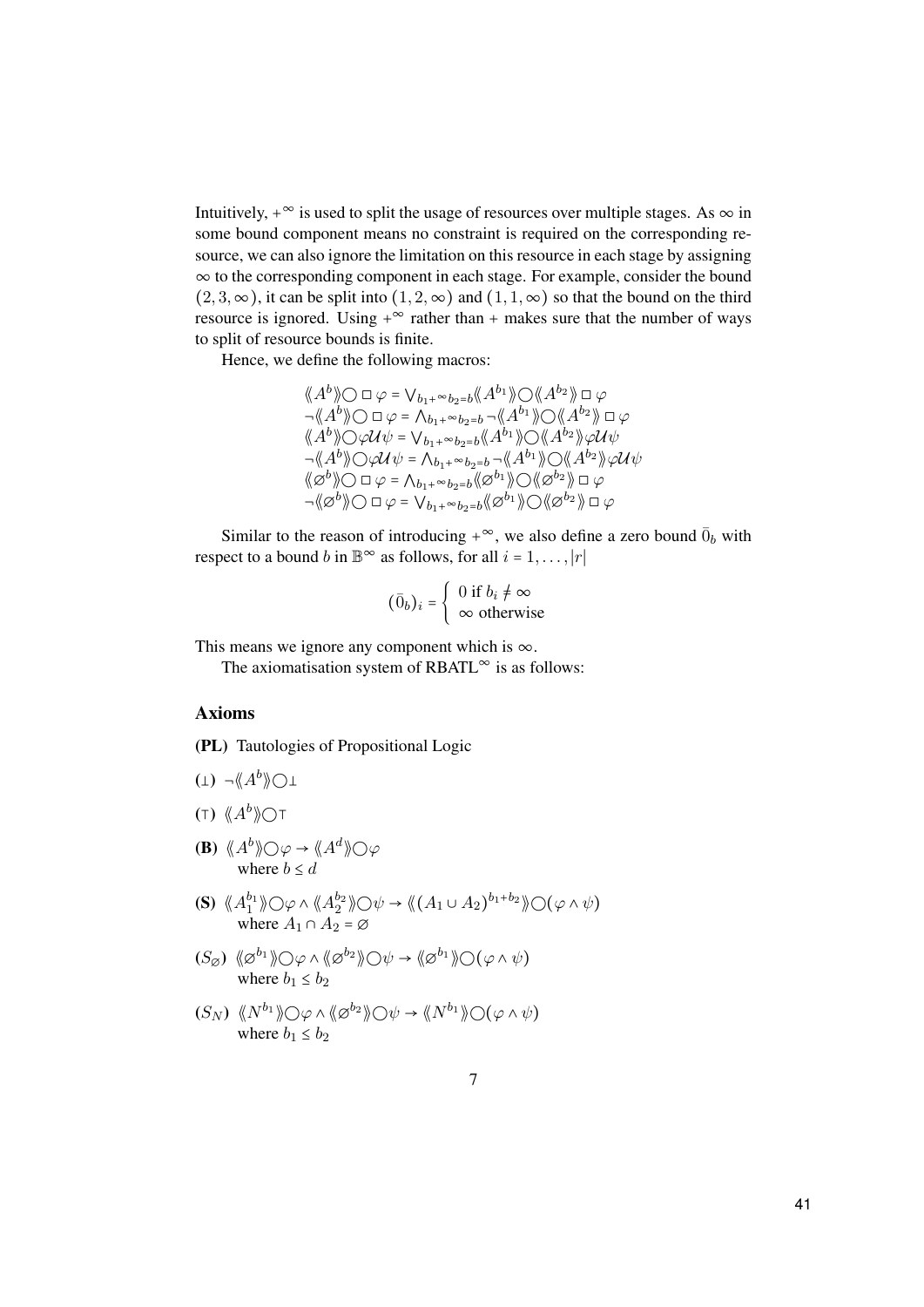$$
\begin{aligned}\n\langle \mathbf{FP}_{\Box} \rangle \ \ \langle \! \langle A^{b} \rangle \! \rangle & \Box \varphi \leftrightarrow \varphi \land (\langle \! \langle A^{b} \rangle \! \rangle \bigcirc \Box \varphi \lor \langle \! \langle A^{\overline{b}_{b}} \rangle \! \rangle \bigcirc (\langle \! \langle A^{b} \rangle \! \rangle \Box \varphi) \big) \\
\langle \mathbf{FP}_{\mathcal{U}} \rangle \ \ \langle \! \langle A^{b} \rangle \! \rangle \varphi \mathcal{U} \psi & \leftrightarrow \psi \lor (\varphi \land (\langle \! \langle A^{b} \rangle \! \rangle \bigcirc \varphi \mathcal{U} \psi \lor \langle A^{\overline{0}_{b}} \rangle \! \rangle \bigcirc (\langle \! \langle A^{b} \rangle \! \rangle \varphi \mathcal{U} \psi) \big)) \\
\langle N_{\Box} \rangle \ \ \langle \! \langle \! \langle \varphi^{b} \rangle \! \rangle \bigcirc \varphi \leftrightarrow \neg \langle \! \langle N^{b} \rangle \! \rangle \bigcirc (\neg \varphi)\n\end{aligned}
$$
\n
$$
\begin{aligned}\n\langle N_{\Box} \rangle \ \ \langle \! \langle \varphi^{b} \rangle \! \rangle \bigcirc \varphi \leftrightarrow \neg \langle \! \langle N^{b} \rangle \! \rangle \bigcirc \langle \! \langle \neg \varphi \rangle\n\end{aligned}
$$
\n
$$
\begin{aligned}\n\langle N_{\Box} \rangle \ \ \langle \! \langle \varphi^{b} \rangle \! \rangle \bigcirc \varphi \leftrightarrow \neg \langle \! \langle N^{b} \rangle \! \rangle \bigcirc \langle \! \langle \neg \varphi \rangle\n\end{aligned}
$$

#### Inference rules

(MP)  $\frac{\varphi, \varphi \to \psi}{\psi}$  $(\langle\!\langle A^b \rangle\!\rangle \bigcirc\text{-Monotonicity}) \; \frac{\varphi \to \psi}{\langle\!\langle A^b \rangle\!\rangle \bigcirc\!\varphi \to \langle\!\langle A^b \rangle\!\rangle \bigcirc\!\psi}$ (《∅<sup>b</sup>》□-Necessitation)  $\frac{\varphi}{\langle\!\langle \varnothing^b \rangle\!\rangle \Box \varphi}$  $(\langle\!\langle A^b \rangle\!\rangle \Box \text{-Induction}) \xrightarrow{\theta \to (\varphi \land (\langle\!\langle A^b \rangle\!\rangle \bigcirc \Box \varphi \lor \langle\!\langle A^{\bar{0}} \rangle\!\rangle \bigcirc \theta))}$  $\theta \to \langle A^b \rangle \to \varphi$  $(\langle\!\langle A^b\rangle\!\rangle\mathcal{U}\text{-Induction})\ \ \frac{(\psi\vee(\varphi\wedge(\langle\!\langle A^b\rangle\!\rangle\bigcirc\varphi\mathcal{U}\psi)\vee\langle\!\langle A^{\bar{0}_b}\rangle\!\rangle\bigcirc\theta))\rightarrow\theta}{\langle\!\langle A^b\rangle\!\rangle\langle\varphi\mathcal{U}\psi\rangle\rightarrow\theta}$  $\langle A^b \rangle\!\rangle \varphi \mathcal{U} \psi \to \theta$ 

**Proposition 1.** The above axiomatization system for RBATL $\infty$  is sound and complete.

In the rest of this section, we provide a sketch proof of Proposition 1. As the proof of soundness is straightforward, it is ignored here. To prove the completeness, as usual, we will construct a model for any consistent formula  $\varphi_0$  of RBATL<sup>∞</sup>. The constructed models are in the form of fixed-branch trees defined as follows.

Given a finite alphabet Θ, we denote the sets of finite words and infinite words of  $\Theta$  by  $\Theta^*$  and  $\Theta^{\omega}$ , respectively.

**Definition 1.** A tree T is a subset of  $\mathbb{N}^*$  where for any  $x \cdot c \in T$ , where  $x \in \mathbb{N}^*$  and  $c \in \mathbb{N}$ :

- $x \in T$
- $x \cdot c' \in T$  for all  $0 \leq c' \leq c$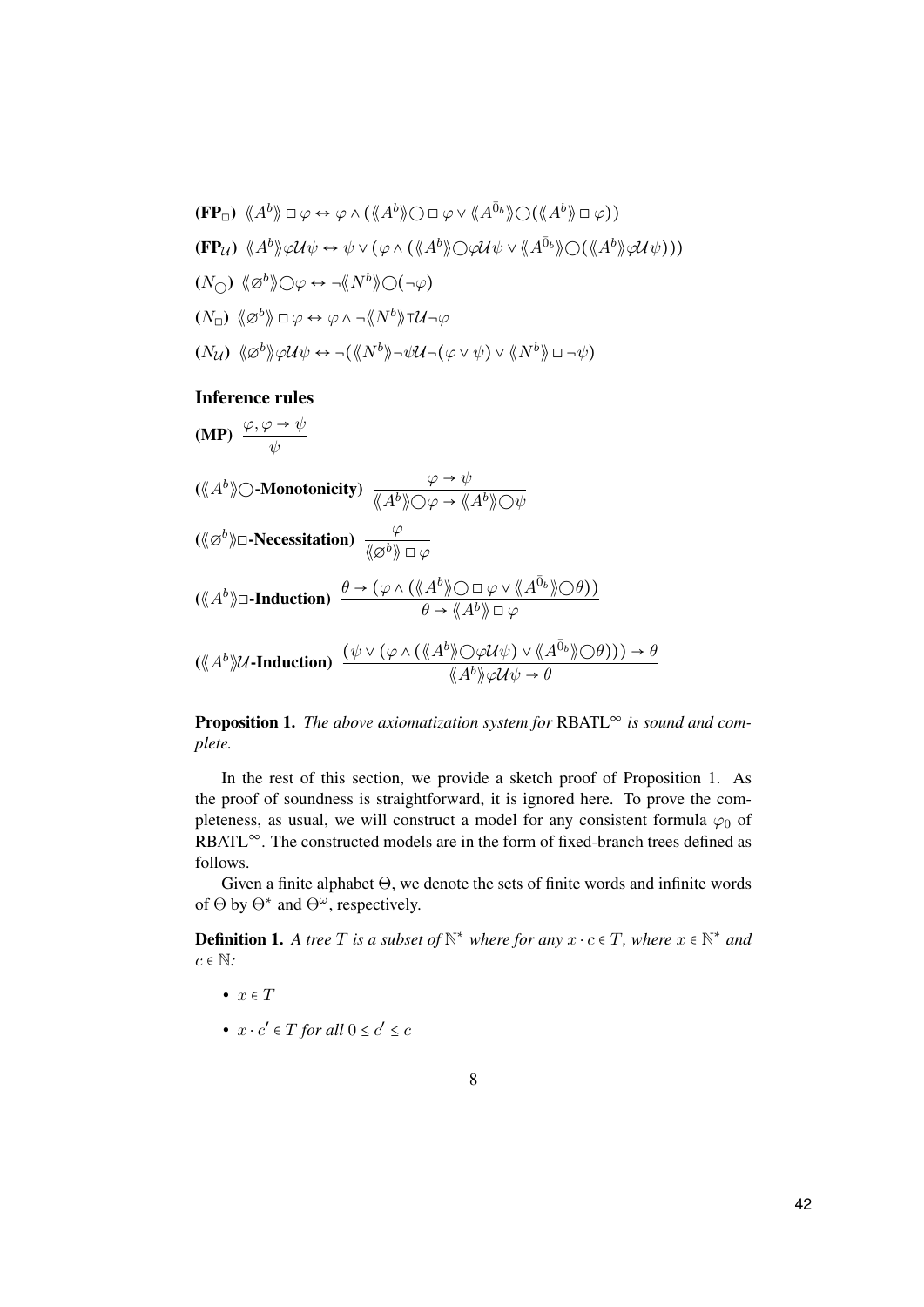Given a tree T,  $\epsilon$  is the root of T. Nodes of T are elements of T. We define  $succ: T \rightarrow 2^T$  as a function to return the successors of a node  $x \in T$ . Formally,  $succ(x) = \{x \cdot c \in T \mid c \in \mathbb{N}\}\.$  The degree  $d(x)$  of a node x is defined as the cardinality of  $succ(x)$ , i.e.  $d(x) = |succ(x)|$ . A node x is a leaf iff  $d(x) = 0$ . A node x is an interior node iff  $d(x) > 0$ .

**Definition 2.** Given a set  $\Theta$ , a  $\Theta$ -labeled tree is a pair  $(T, V)$  where T is a tree and  $V : T \to \Theta$  is a mapping which labels each node of T with an element of  $\Theta$ .

Given a finite set of agents  $N = \{1, \ldots, n\}$ , for the purpose of constructing models for consistent formulas of RB-ATL, we are interested in a special form of Θ-labeled trees  $(T, V)$  where  $Θ$  is the set  $2^{\Pi}$  of subsets of propositions and the degree of every node of T is fixed by some given number  $k \in \mathbb{N}$ , i.e.  $deg(x) =$  $k^n$  for all  $x \in T$ . Then, a 2<sup>II</sup>-labeled tree  $(T, V)$  with a fixed degree  $k^n$  can be considered as the skeleton of a model for RB-ATL formulas. We call a tree with a fixed degree  $k^n$  as a  $k^n$ -tree. Informally, each node of T is considered as a state. From each state  $x \in T$ , there are  $k^n$  transitions to its successors, namely from  $x \cdot 0$ to  $x \cdot k^n - 1$ . We can name each transition from x to  $x \cdot c$  by a tuple  $(a_1, \ldots, a_n)$ where

- 1.  $1 \le a_i \le k$
- 2.  $encode((a_1, ..., a_n)) = c$

Where  $encode : \{1, ..., k\}^n \rightarrow \{0, ..., k^n - 1\}$  is a bijective function which is defined as

$$
encode((x_1, ..., x_n)) = (x_1 - 1)k^{n-1} + (x_2 - 1)k^{n-2} + ... + (x_n - 1)
$$

For convenience, we call the inverse function of *encode* as *decode*. Then, each transition from x to  $x \cdot c$  can be considered as the effect of the joint action of n agents in N where agent i performs the action  $a_i$  for all  $i \in \{1, \ldots, n\}$  and  $(a_1, \ldots, a_n)$  =  $decode(c)$ . Moreover, to become a model for RB-ATL formulas, we need to supply for each  $2^{\Pi}$ -labeled  $k^n$ -tree  $(T, V)$  a costing function which defines the cost of each action of an agent at a node on the tree. We have the following definition.

**Definition 3.** A  $2^{\Pi}$ -labeled  $k^n$ -costed-tree is a tuple  $(T, V, C)$  where  $(T, V)$  is a  $2^{\Pi}$ -labeled  $k^n$ -tree and  $C: T \times N \times \{1, \ldots, k\} \rightarrow \mathbb{B}$  is a costing function.

Given a  $2^{\Pi}$ -labeled  $k^n$ -costed-tree  $(T, V, C)$ , we define the corresponding RB-CGS  $S_{(T,V,C)} = (n, T, \Pi, V, d, C, \delta)$  where  $d(x, i) = k$  for all  $x \in T$  and  $i \in N$  and  $\delta(x, (a_1, \ldots, a_n)) = x \cdot encode((a_1, \ldots, a_n))$ . It is straightforward that  $S_{(T, V, C)}$  is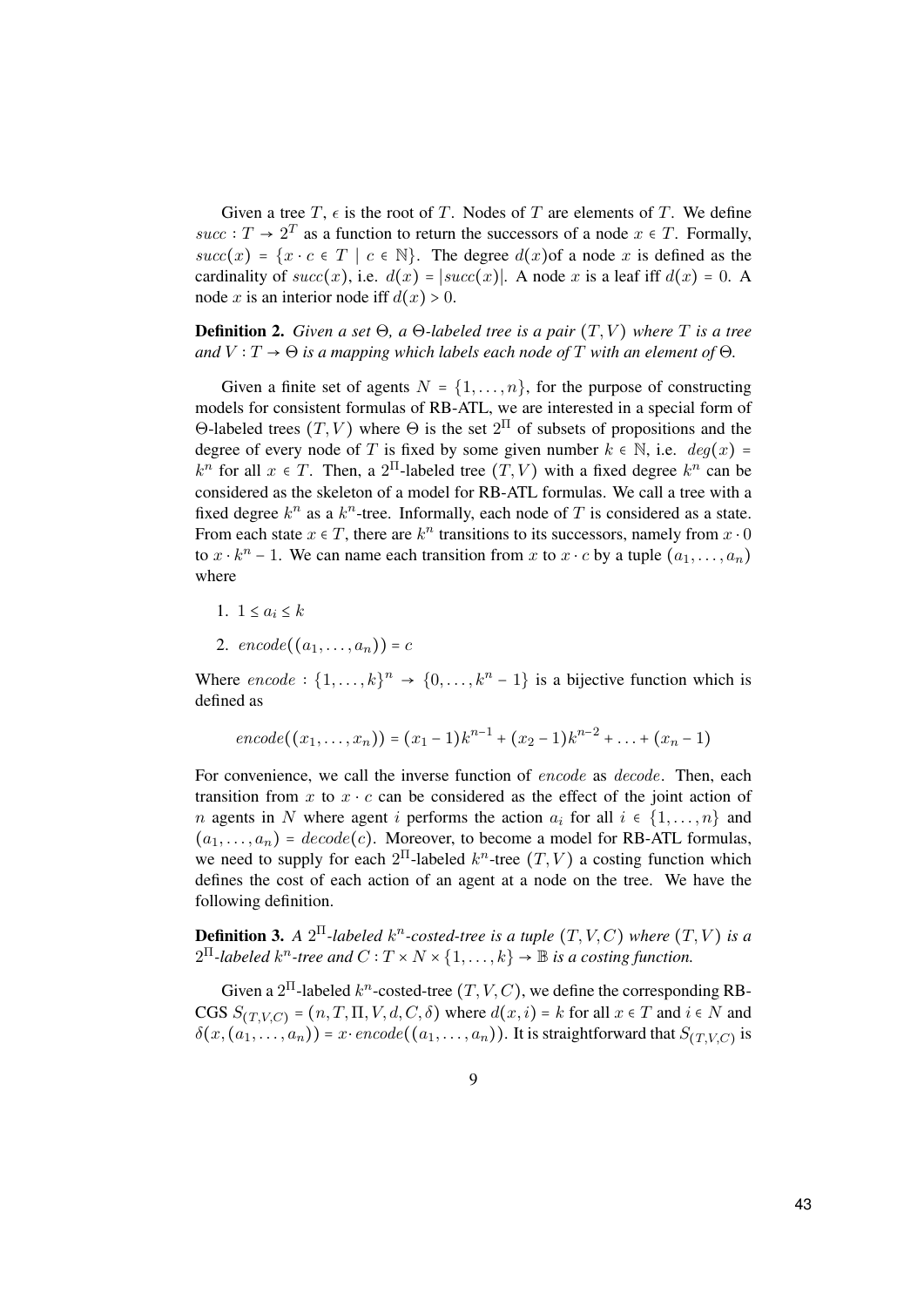well-defined. We shall write  $(T, V, C), x \models \varphi$  for  $S_{(T, V, C)}, x \models \varphi$  and  $(T, V, C) \models$  $\varphi$  for  $(T, V, C)$ ,  $\epsilon \models \varphi$ . Furthermore, we also have that in  $S_{(T, V, C)}$ , the available joint actions for any coalition A at any state are the same, i.e.  $D_A(x) = D_A(x')$ for any  $x, x' \in T$ , hence we shall write  $\Delta_A$  for  $D_A(x)$ .

Notice that when constructing the tree model for a consistent formula, we build  $k^n$ -costed-trees which are labeled by subsets of formulas rather than only a subset of propositional variables. However, we can consider them as models for RB-ATL formulas by restricting the labeling function  $V$  over the set of propositions, i.e.  $V(t) \cap \Pi$ . Finally, we define a simple tree as a tree which consists of only a root and its children.

The ingredients for labeling nodes of tree during the construction are defined in terms of closure of  $\varphi_0$ .

**Definition 4.** The closure  $cl(\varphi_0)$  is the smallest set of formulas that satisfies the following closure condition:

- All sub-formulas of  $\varphi$  including itself are in  $cl(\varphi_0)$
- If  $\langle A^{b} \rangle \to \varphi$  is in  $cl(\varphi_0)$ , then so are  $\langle A^{b_1} \rangle \bigcirc \langle A^{b_2} \rangle \to \varphi$  for all  $b_1 +_{\infty} b_2 = b_1$ and also  $\langle A^{0}b \rangle\!\rangle \bigcirc \langle\!\langle A^{b} \rangle\!\rangle \square \varphi$
- If  $\langle A^b \rangle \varphi \mathcal{U} \psi$  is in  $cl(\varphi_0)$ , then so are  $\langle A^{b_1} \rangle \bigcirc \langle A^{b_2} \rangle \varphi \mathcal{U} \psi$  for all  $b_1 +_{\infty} b_2 = b$ and also  $\langle\!\langle A^{0_b}\rangle\!\rangle$   $\!\! \bigcirc \langle\!\langle A^{b}\rangle\!\rangle\!\! \varphi \mathcal{U}\psi$
- If  $\varphi$  is in  $cl(\varphi_0)$ , then so is ~ $\varphi$
- $cl(\varphi_0)$  is also closed under finite positively boolean operator ( $\vee$  and  $\wedge$ ) up to tautology equivalence.

Hence,  $cl(\varphi_0)$  is finite. We denote  $cl(\varphi_0)_{\cap}$  to be the set of all formulas of form  $\langle\!\langle A^b \rangle\!\rangle$   $\bigcirc\varphi$  or  $\neg\langle\!\langle A^b \rangle\!\rangle$   $\bigcirc\varphi$  in  $cl(\varphi_0)$ .

Then, the following three lemmas describe each step of the construction of the tree model. We only provide the proof of the last lemma.

**Lemma 1.** Let  $\Phi = \{ \langle A_1^{b_1} \rangle \bigcirc \varphi_1, \dots, \langle A_k^{b_k} \rangle \bigcirc \varphi_k, \neg \langle A_k^{b} \rangle \bigcirc \varphi \}$  be a consistent set of formulas where:

- All  $A_i$  are both non-empty and pair-wise disjoint
- $\bigcup_i A_i \subseteq A$
- $\sum_i b_i < b$

We have  $\Psi = {\varphi_1, \ldots, \varphi_k, \sim \varphi}$  is also consistent.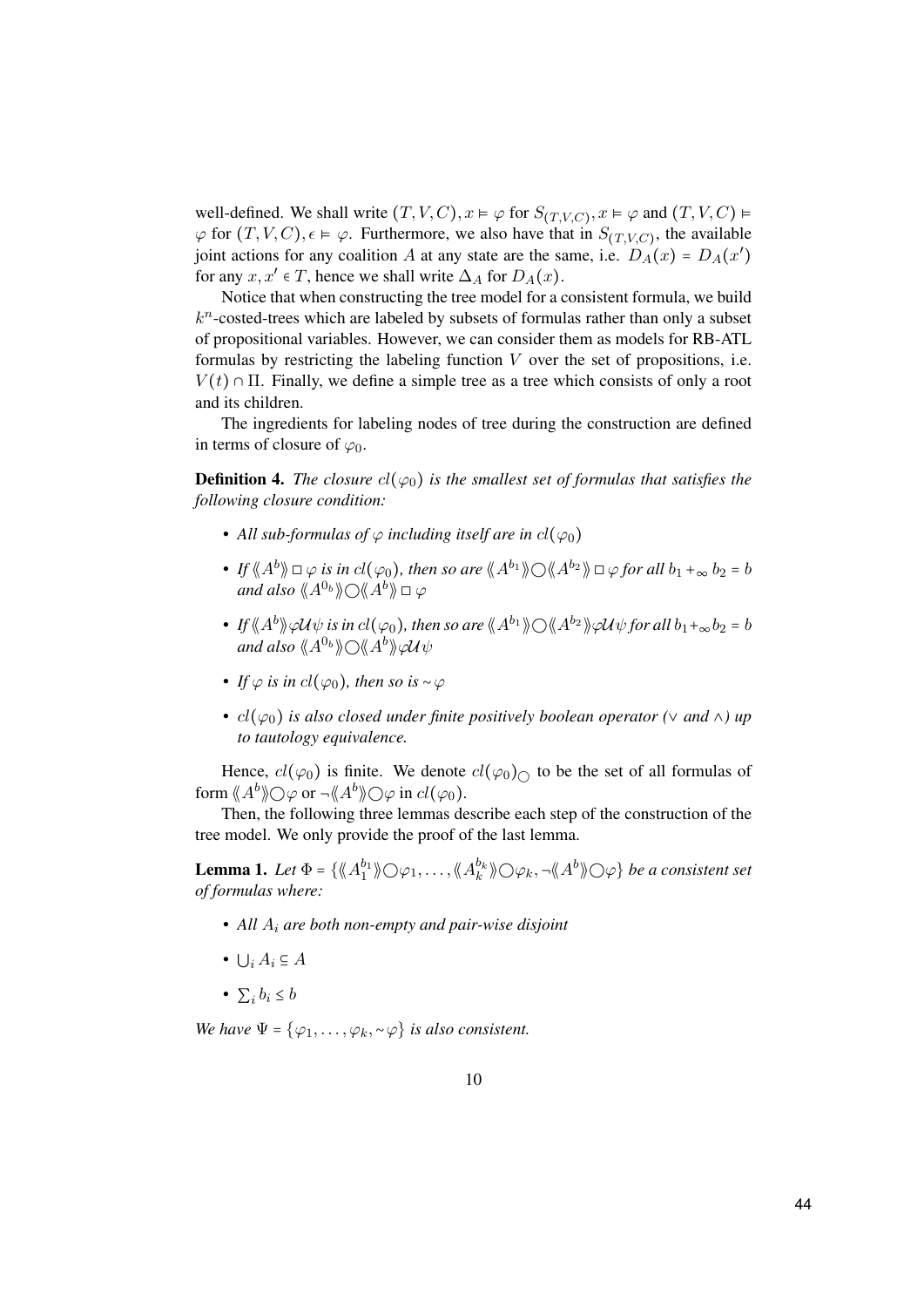**Lemma 2.** Let  $\Phi = \{ \langle A_1^{b_1} \rangle \bigcirc \varphi_1, \dots, \langle A_k^{b_k} \rangle \bigcirc \varphi_k, \langle \varphi^{e_1} \rangle \bigcirc \chi_1, \dots, \langle \varphi^{e_m} \rangle \bigcirc \chi_m \}$ be a consistent set of formulas where:

- All  $A_i$  are both non-empty and pair-wise disjoint
- $\sum_i b_i \leq e_i$  for all j

We have  $\Psi = {\varphi_1, \ldots, \varphi_k, \chi_1, \ldots, \chi_m}$  is also consistent.

We now use the above lemma to construct a simple tree which is locally consistent for a consistent set of formulas.

**Definition 5.** A tree  $(T, V, C)$  is locally consistent if and only if for any interior node  $t \in T$ :

- 1. If  $\langle A^b \rangle \cap \varphi \in V(t)$ , then there is a move  $\sigma_A$  such that  $C(t, A, \sigma_A) \leq b$  and for any  $c \in out(\sigma_A)$  we have  $\varphi \in V(c)$
- 2. If  $\neg \langle A^b \rangle \bigcirc \varphi \in V(t)$ , then for any move  $\sigma_A$  with  $C(t, A, \sigma_A) \leq b$ , there exists  $c \in out(\sigma_A)$  where ~ $\varphi \in V(c)$

**Lemma 3.** Let  $\Phi$  be a finite consistent set of formulas,  $\Phi_{\bigcirc}$  the subset of  $\Phi$  which contains all formulas of the forms  $\langle A^b \rangle \cap \varphi$  or their negations from  $\Phi$  and k some number where  $|\Phi_{\bigcirc}| < k$ , there is a simple  $k^n$ -costed-tree  $(T, V, C)$  which is locally consistent such that  $V(\epsilon) = \Phi$ .

*Proof.* Firstly, we have  $\neg \langle N^b \rangle \bigcirc \varphi$  and  $\neg \langle \varphi^b \rangle \bigcirc \varphi$  are equivalent to  $\langle \varphi^b \rangle \bigcirc \neg \varphi$ and  $\langle N^b \rangle\!\rangle \bigcirc \sim \varphi$ , respectively. Therefore, we only consider the case when  $\Phi_{\bigcirc}$ does not contain formulas of the form  $\neg \langle N^b \rangle \bigcirc \varphi$  and  $\neg \langle \varnothing^b \rangle \bigcirc \varphi$ .

Assume that

$$
\Phi_{\bigcirc} = \{ \langle A_1^{b_1} \rangle \bigcirc \varphi_1, \dots, \langle A_m^{b_m} \rangle \bigcirc \varphi_m \} \cup \n\{\neg \langle B_1^{d_1} \rangle \bigcirc \psi_1, \dots, \neg \langle B_l^{d_l} \rangle \bigcirc \psi_l \} \cup \n\{\langle \varnothing^{e_1} \rangle \rangle \bigcirc \chi_1, \dots, \langle \varnothing^{e_h} \rangle \rangle \bigcirc \chi_h \}
$$

where all  $A_i$  are non-empty, all  $B_i$  are both non-empty and not equal to the grand coalition N. We define a vector max  $\in \mathbb{B}$  where each component of max is the maximal bound except infinity of the corresponding resource appearing in  $\Phi_{\bigcirc}$ . In the case that there is no maximal bound, then the component of max is set to 0. For example, assume that  $|r| = 2$  and  $\Phi_{\bigcirc} = \{ \langle \langle \{1,2\}^{(2,2)} \rangle \rangle \bigcirc p, \langle \langle \{1\}^{(3,\infty)} \rangle \rangle \bigcirc p \}$ , then max = (3, 2); in another case, if  $\Phi_{\bigcirc} = {\{\langle \langle \{1\}^{(3,\infty)} \rangle \rangle \bigcirc p\}}$  then max = (3, 0).

Then, we define a function  $deinf : \mathbb{B}^{\infty} \to \mathbb{B}$  which removes infinity from a bound as follows:  $deinf(b) = b'$  where for all  $i = 1, \ldots, |r|$ 

$$
(b')_i = \begin{cases} (b)_i \text{ if } (b)_i \neq \infty \\ \max_i +1 \text{ otherwise} \end{cases}
$$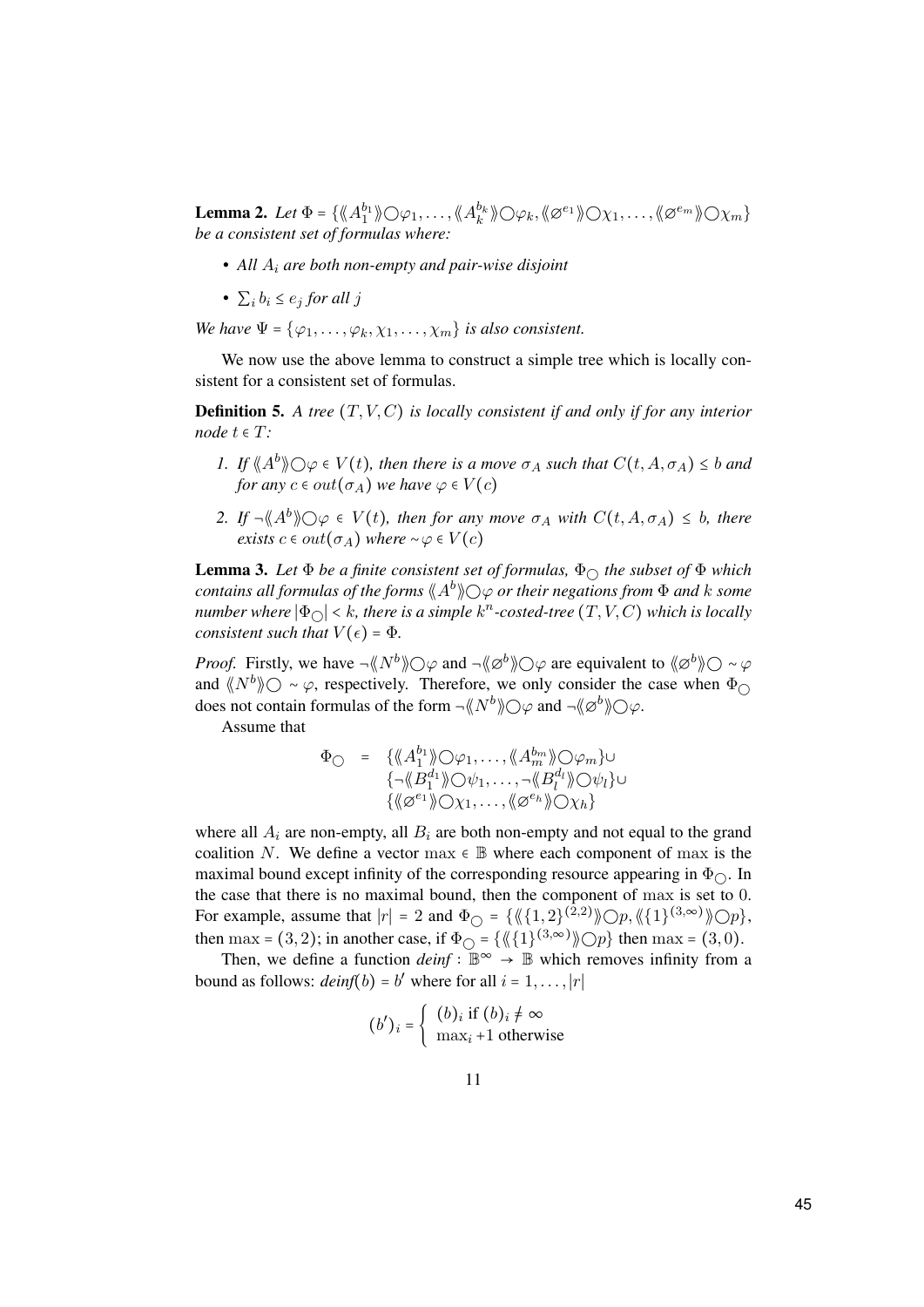Let *e* be a bound of resources such that  $e > \text{deinf}(e_i)$  for all  $i \in \{1, ..., h\}$ .

We construct a tree with a root labelled by  $\Phi$  and  $k^n$  children, each is denoted by  $c = encode(a_1, \ldots, a_n)$  where  $a_i \in \{1, \ldots, k\}$ . Intuitively, we allow each agent  $i$  to perform  $k$  different actions and the special action  $k$  for each agent will be considered as the costless idle-action. We shall denote  $c(i) = a_i$  for the action performed by agent  $i$  with the corresponding outcome  $c$ . In the following, we define the labeling function  $V(c)$  for each node c and the cost function  $C(\epsilon, i, a)$ for each agent i and action  $a \in \{1, \ldots, k\}.$ 

For each  $\langle A_p^{b_p} \rangle \bigcirc \varphi_p \in \Phi_{\bigcirc}$  wherein  $A_p \neq \emptyset$ ,  $\varphi_p$  is added to  $V(c)$  whenever  $c(i) = p$  for all  $i \in A_p$ . Let  $\min_{A_p}$  be the smallest number in  $A_p$ , we assign the cost of action p performed by  $\min_{A_p}$  to be  $b_p$ , i.e.  $C(\epsilon, \min_{A_p}, p) = \text{deinf}(b_p)$ . For actions of other agents i in  $A_p$ , we assign  $C(\epsilon, i, p) = 0$ .

After considering all  $\langle A_p^{b_p} \rangle \bigcirc \varphi_p \in \Phi_{\bigcirc}$ , for all other unassigned-cost actions, i.e. actions  $a > m$  but  $a < k$  for all agents, we simply set their costs to be e. The action k performed by all agents is defined to associate with the cost 0. We denote  $C(c) = \sum_{i \in N} C(\epsilon, i, c(i))$ . Then, for each  $\langle \varnothing_p^{e_p} \rangle \rangle O \chi_p \in \Phi_O$ ,  $\chi_p$  is added to  $V(c)$ whenever  $C(c) \leq e_n$ .

Finally, we will add at most one formula from the negation formulas of  $\Phi \cap$ to  $V(c)$ . We denote  $C(c, A) = \sum_{i \in A} C(\epsilon, i, c(i))$ . For each c, let  $\Phi_{\bigcirc}(c) =$  ${\{\neg \langle B^d \rangle \} \bigcirc \psi \in \Phi_{\bigcirc} \mid C(c, B) \leq d} = {\{\neg \langle \langle B^{d_{i_1}}_{i_1} \rangle \rangle \bigcirc \psi_{i_1}, \dots, \neg \langle \langle B^{d_{l_c}}_{i_{l_c}} \rangle \rangle \bigcirc \psi_{l_c} \}}$  where  $i_1 < i_2 < \ldots < i_{l_c}$ . Let  $I = \{i \mid m < c(i) \le m + l_c\}$  and  $j = \sum_{i \in I} (c(i) - 1 - m)$ mod  $l_c+1$ . Consider  $\neg \langle B_{i_j}^{d_{i_j}} \rangle \bigcirc \psi_{i_j}$ : if  $N \setminus B_{i_j} \subseteq I$ , then  $\neg \psi_{i_j}$  is added into  $V(c)$ . We now need to show that our simple tree is locally consistent. In the first step,

we show that all labels are consistent. It is obvious that  $V(\epsilon) = \Phi$  is consistent. Let us firstly consider every child c of the root where  $\sim \psi_a \in V(c)$  from some negation formula in  $\Phi_{\bigcirc}$ . This will imply that there will be no  $\chi \in V(c)$  from the formulas of the form  $\langle \emptyset^b \rangle \bigcirc \chi$  in  $\Phi_{\bigcirc}$ . The reason is that because some ∼  $\psi_q$  $V(c)$ , there must be some agent performing an action  $a \in \{m+1, \ldots, m+l_c\}$  as otherwise  $I = \emptyset$  and the condition  $N \setminus B_{i,j} \subseteq I$  fails since  $B_{i,j} \neq N$ . We know that the cost of this action is e, then  $C(c) \geq e$ , therefore, no  $\chi$  will be added into  $V(c)$ .

When there is no  $\varphi \in V(c)$  from the formulas of the form  $\langle A^b \rangle \bigcirc \varphi$  in  $\Phi_{\bigcirc}$ , the proof is trivial as there is only one ∼ $\psi_q \in V(c)$ . If there are some  $\varphi_p \in V(c)$  where  $\langle A_p^{b_p} \rangle \bigcirc \varphi_p \in \Phi_{\bigcirc}$ , then for each  $p, c(i) = p \langle m \rangle$  for all  $i \in A_p$ . Hence, all  $A_p$ are pair-wise disjoint. This simply shows that the set of  $\langle A_p^{b_p} \rangle \bigcirc \varphi_p \in \Phi_{\bigcirc}$  where  $\varphi_p \in V(c)$  and ~ $\langle \! \langle B_q^{b_q} \rangle \! \rangle$   $\bigcirc \psi_q$  satisfies the conditions of Lemma 1. Therefore,  $V(c)$ is consistent.

Now, we consider every child c of the root where there is no  $\sim \psi \in V(c)$  from some negation formula in  $\Phi_{\bigcirc}$ .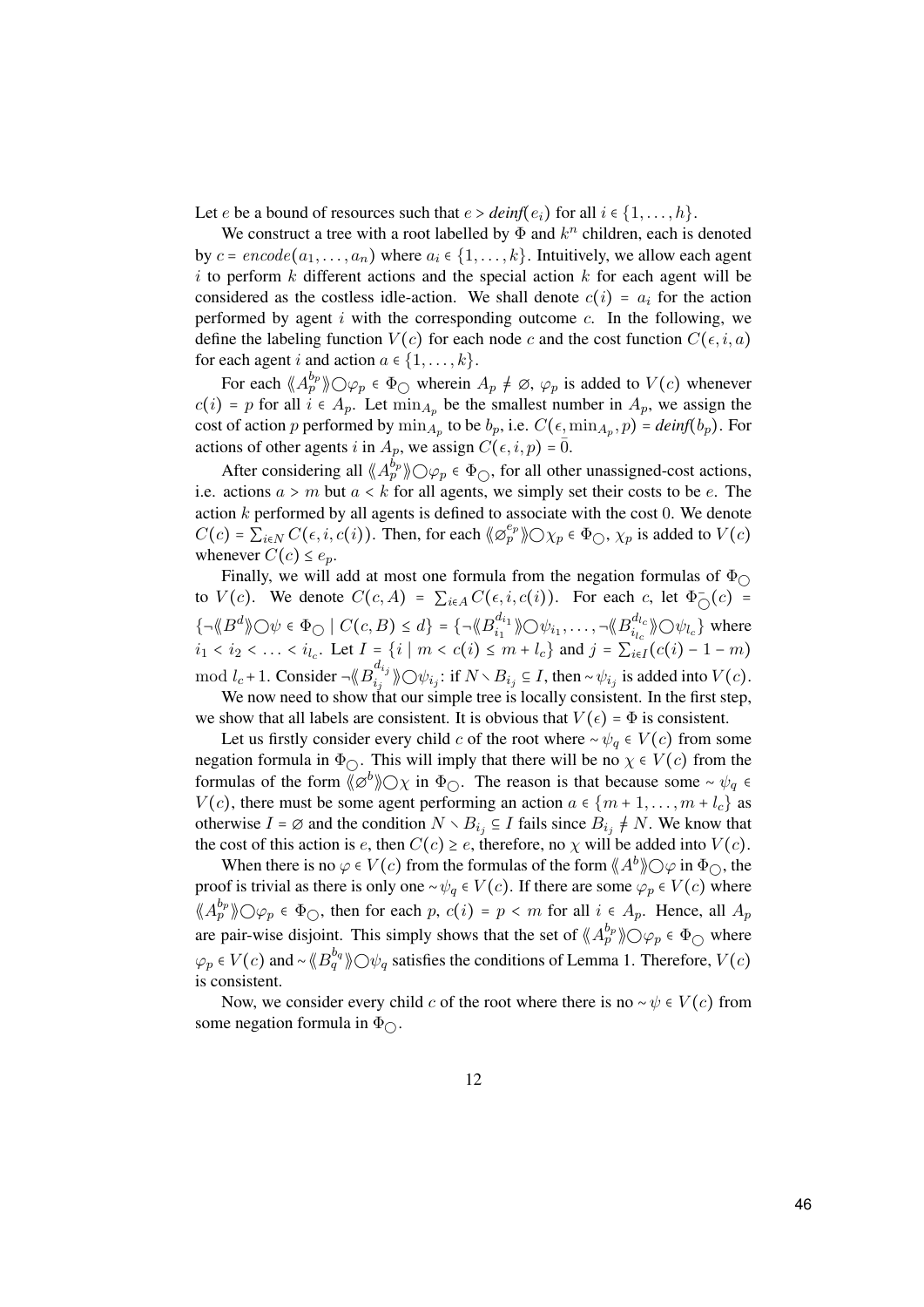When there is no  $\varphi \in V(c)$  from the formulas of the form  $\langle A^b \rangle O \varphi$  in  $\Phi_O$ , the proof is trivial as there are only some  $\chi_q \in V(c)$ . If there are some  $\varphi_p \in V(c)$  where  $\langle A_p^{b_p} \rangle \bigcirc \varphi_p \in \Phi_{\bigcirc}$  and  $A_p \neq \varnothing$ , then for each  $p, c(i) = p \le m$  for all  $i \in A_p$ . Hence, all  $A_p$  are pair-wise disjoint. For any  $\chi_q \in V(c)$  by some  $\langle \emptyset^{e_q} \rangle \bigcirc \chi_q \in \Phi_{\bigcirc}$ , we have that  $e_q \geq C(c) \geq \sum_p b_p$ . This simply shows that the set of  $\langle A_p^{b_p} \rangle \bigcirc \varphi_p \in \Phi_{\bigcirc}$ where  $\varphi_p \in V(c)$  and  $\langle \varphi_q^{e_q} \rangle \bigcirc \chi_q$  satisfies the conditions of Lemma 2. Therefore,  $V(c)$  is consistent.

Let us now check the conditions of local consistency on the newly built tree.

For  $\langle A_p^{b_p} \rangle \bigcirc \varphi_p \in \Phi_{\bigcirc}$ , it is straightforward that the move  $\sigma_{A_p}$  where all agents in  $A_p$  performs action  $p \lt m$  has cost equal to  $b_p$  and for any  $c \in out(\sigma_{A_p})$ ,  $\varphi_p \in V(c)$ .

For  $\neg \langle B_p^{d_p} \rangle \bigcirc \psi_p \in \Phi_{\bigcirc}$  and  $\sigma$  being an arbitrary move of agents in  $B_p$  of which cost is at most equal to  $d_p$ , we will point out an output  $c \in out(\sigma)$  where ~ $\psi \in V(c)$ and the actions of agents out of  $B_p$  are within  $m + 1$  and  $m + l$  which always cost e amount of resources. Even though we do not know the exact actions of agents out of  $B_p$ , the costs of those unspecified actions are known to be e. Hence, we can determine the set  $\Phi_{\bigcirc}(c) = \{\neg \langle \neg B_{i_1}^{d_{i_1}} \rangle \rangle \bigcirc \psi_{i_1}, \dots, \neg \langle \neg B_{i_{l_c}}^{d_{i_{l_c}}} \rangle \rangle \bigcirc \psi_{i_{l_c}}\}$  as well as  $l_c$ . It is obvious that  $\neg \langle B_p^{d_p} \rangle \bigcirc \psi_p \in \Phi_{\bigcirc}(c)$ , then  $p = i_r$  for some  $1 \le r \le l_c$ . Let  $\sigma_i$ be the action performed by agent i in  $B_p$ , we define  $c(i) = \sigma_i$  for all  $i \in B_p$ . Let  $I' = \{i \in B_q \mid m < c(i) \leq m + l_c\}$  and  $j' = \sum_{i \in I'} (c(i) - 1 - m)$  mod  $l_c$ . We select an arbitrary  $i' \notin B_p$  and set  $c(i') = m + (r-1-j') \mod l_c + 1$ . For all other  $i \notin B_p$ , let  $c(i) = m + 1$ . Then, we have  $I = \{i \mid m < c(i) \le m + l_c\} = (N \setminus B_p) \cup I'$ . Therefore,  $\sum_{i \in I} (c(i) - 1 - m) \mod l_c + 1 = \sum_{i \in I' \cup \{i'\}} (c(i) - 1 - m) \mod l_c + 1 =$  $(j' + c(i') - 1 - m) \mod l_c + 1 = (r - 1) \mod l_c + 1 = r$ , and  $N \setminus B_p \subseteq I$  because  $I = (N \setminus B_p) \cup I'$ . Hence ~ $\psi_p \in V(c)$ .

Let us consider an example of building such a locally consistent tree. Consider a system of 2 agents, i.e.  $N = \{1, 2\}$ , 1 resource, i.e.  $|r| = 1$ , and the following set  $\Phi$ <sup>O</sup> of RB-ATL formulas.

$$
\Phi_{\bigcirc} = \{ \langle \langle 1^1 \rangle \rangle \bigcirc p, \langle \langle 2^{\infty} \rangle \rangle \bigcirc (p \to q), \neg \langle \langle 1^2 \rangle \rangle \bigcirc q, \neg \langle \langle 2^2 \rangle \rangle \bigcirc p, \langle \langle \varnothing^2 \rangle \bigcirc (\neg q) \}
$$

It is easy to see that  $max = 2$  and we can pick  $e = 3$ . We now construct a simple tree which is locally consistent and the root is labeled by  $\Phi_{\Omega}$ . As  $|\Phi_{\Omega}| = 5$ , let us consider the number of actions for each agent  $k = 6$ . Then, the set of outcomes is  $O = \{(i, j) | 1 \le i, j \le 6\}.$ 

Consider the formula  $\langle \langle 1^1 \rangle \rangle \langle p \in \Phi_\circ \rangle$ , we add to the label of every  $V((1, j))$ the formula p, for any  $1 \le j \le 6$ . The cost of action 1 of agent 1 is 1.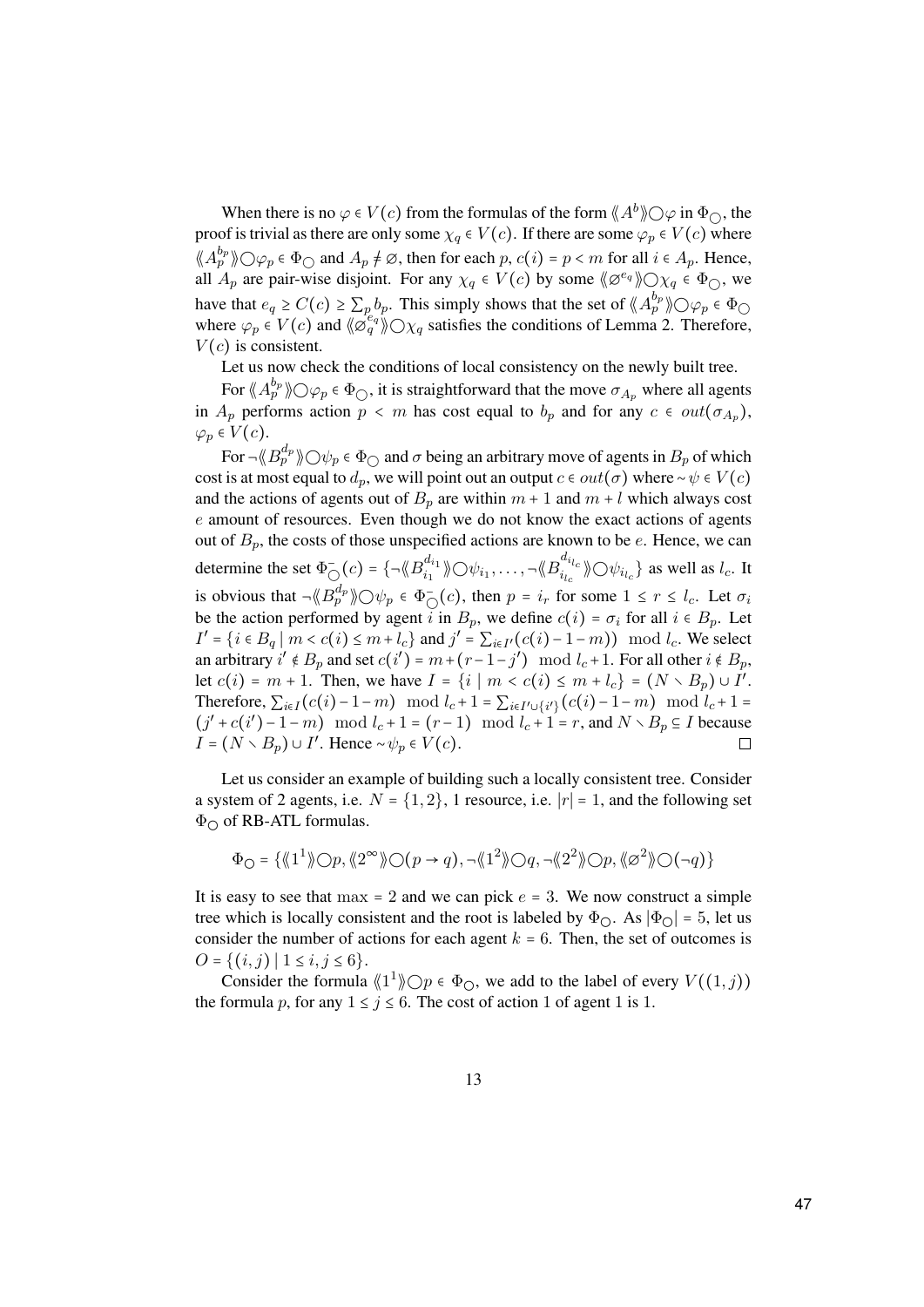Consider the formula  $\langle 2^{\infty} \rangle \bigcirc (p \to q) \in \Phi_{\bigcirc}$ , we add to the label of every  $V((i, 2))$  the formula  $p \to q$ , for any  $1 \le i \le 6$ . The cost of action 2 of agent 2 is  $max +1 = 3.$ 

As we mean the action 6 for both agents to be the idle action, we simply assign the cost 0 for 6 of both agents. Then we assign the cost  $e = 3$  for all cost-unassigned actions of both agents. After this step, we add  $\neg q$  to every outcome  $(i, j)$  of which the total cost of i and j is no more than 2.

We have the assignment of labels  $V((i, j))$  for every  $1 \le i, j \le 6$  so far as in the following table where each column (row) corresponds to an action of agent 1 (2) together with its cost.

| AC                                   |                          |                            | 20                         | 4ರ                             | ξä                       |                 |
|--------------------------------------|--------------------------|----------------------------|----------------------------|--------------------------------|--------------------------|-----------------|
|                                      | $\boldsymbol{\eta}$      |                            |                            |                                |                          |                 |
| $\overline{2^3}$                     | $\{p, p \rightarrow q\}$ | $\rightarrow q$<br>$\{p\}$ | $\rightarrow q$<br>$\{p\}$ | $\{p \rightarrow q\}$          | $\{p$<br>$\rightarrow q$ | $\rightarrow q$ |
| $\overline{3^3}$                     | $\boldsymbol{v}$         |                            |                            |                                |                          |                 |
|                                      | $\boldsymbol{\eta}$      |                            |                            |                                |                          |                 |
| $5^3$                                | n                        |                            |                            |                                |                          |                 |
| $\mathcal{L}^{\mathsf{L}}$<br>$\sim$ | $\overline{\cdots}$      | $\cdot$                    | $\overline{a}$             | $\sim$<br>$\bullet$<br>$- - -$ |                          |                 |

Let us consider the negation formulas in  $\Phi_{\bigcirc}$ . We take each outcome into account to decide whether one of the sub-formulas of the negation formulas in  $\Phi_{\bigcirc}$  is included in the label of the outcome.

We consider the outcome  $c = (1^1, 1^3)$ , then  $\Phi_{\Omega}(c) = \{\neg \langle 1^2 \rangle \bigcirc q\}$ . Then  $l_c = 1$ ,  $I = \{i \mid 2 < c(i) \leq 2 + 1\} = \emptyset$ . Therefore, as  $N \setminus \{1\} \notin I$ ,  $\neg q$  is not included in  $V(c)$ .

We consider the outcome  $c = (1^1, 3^3)$ , then  $\Phi_{\Omega}(c) = \{\neg \langle 1^2 \rangle \bigcirc q\}$ . Then  $l_c = 1$ ,  $I = \{i \mid 2 < c(i) \leq 2+1\} = \{2\}$ . Therefore, as  $N \setminus \{1\} \subseteq I$ ,  $\neg q$  is included in  $V(c)$ .

We consider the outcome  $c = (3^3, 6^0)$ , then  $\Phi_{\text{O}}(c) = \{\neg \langle 2^2 \rangle \negthinspace \rangle \bigcirc p\}$ . Then  $l_c = 1$ ,  $I = \{i \mid 2 < c(i) \leq 2+1\} = \{1\}$ . Therefore, as  $N \setminus \{2\} \subseteq I$ ,  $\neg p$  is included in  $V(c)$ . We can apply the similar argument, and obtain the following table.

| AC                    |                                |                       | $2^{\circ}$                 |                       |                            |                            |
|-----------------------|--------------------------------|-----------------------|-----------------------------|-----------------------|----------------------------|----------------------------|
| 1 ల                   | ιn                             |                       |                             |                       |                            |                            |
| $2^3$                 | $\{p, p \rightarrow q\}$       | $\{p \rightarrow q\}$ | $\{p \rightarrow q\}$       | $\{p \rightarrow q\}$ | $\{p\}$<br>$\rightarrow q$ | $\rightarrow q$<br>$\{p\}$ |
| $\overline{3^3}$      | $\{p, \neg q\}$                |                       |                             |                       |                            | $\neg q$                   |
| $\rm 4^3$             | $\mathbf{p}$                   |                       |                             |                       |                            |                            |
| $5^3$                 | $\cdot$ $\boldsymbol{p}$       |                       |                             |                       |                            |                            |
| $6^{\circ}$<br>$\sim$ | p,<br>$\sim$ $\sim$<br>$\cdot$ | $\mathbf{r}$          | $\sim$<br>$\sim$<br>$\cdot$ | $\cdot$<br>$\sim$     | $\sim$<br>$\cdot$          | $\sim$ $\sim$              |

In the following,  $\Gamma$  is the finite set of all maximal consistent sets of formulas from  $cl(\varphi_0)$ . As  $cl(\varphi_0)$  is finite,  $\Gamma$  is also finite. We extend the construction for satisfying eventuality formulas which are in forms of  $\langle A^b \rangle \rangle \varphi \mathcal{U} \psi$  and  $\langle A^b \rangle \Box \varphi$  by the following lemma. We also omit the proof.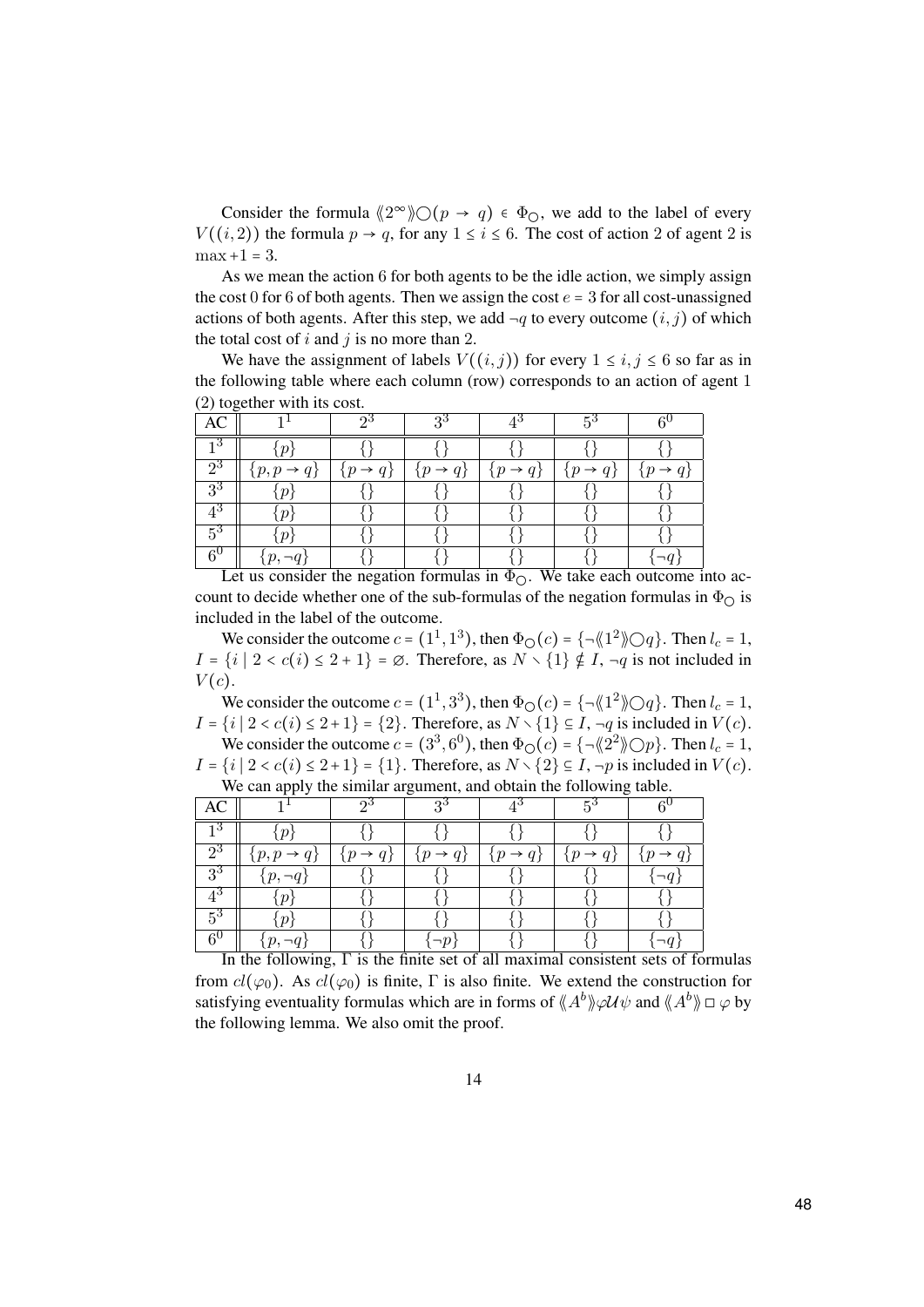Firstly, we say that a formula  $\langle A^b \rangle \gamma \mathcal{U} \psi \left( \neg \langle A^b \rangle \right) \square \varphi$  is realised from a node t of a Γ-labeled tree  $(T, V, C)$  if there exists a strategy (co-strategy)  $F_A$  such that for all  $\lambda \in out(t, F_A, b)$  ( $\lambda \in out(t, F_A^c, b)$ ), there is some i such that  $\psi \in V(\lambda[i])$ and  $\varphi \in V(\lambda[j])$  for all  $j \in \{0, i-1\}$  (~ $\varphi \in V(\lambda[i])$ ).

**Lemma 4.** For each formula  $\langle A^b \rangle \varphi \mathcal{U} \psi$  ( $\neg \langle A^b \rangle \Box \varphi$ ) and  $x \in \Gamma$ , there is finite  $\Gamma$ -labeled  $k^n$ -costed-tree  $(T, V, C)$  where:

- $k = |cl(\varphi_0)_\cap| + 1$
- $(T, V, C)$  is locally consistent
- $V(\epsilon) = x$
- $\bullet$  If  $\{A^b\}\varphi\mathcal{U}\psi\in x\ (\neg\langle\!\langle A^b\rangle\!\rangle \Box \varphi\in x)$  then  $(T,V,C)$  realises  $\langle\!\langle A^b\rangle\!\rangle \varphi\mathcal{U}\psi\ (\neg\langle\!\langle A^b\rangle\!\rangle \Box$  $\varphi$ )from  $\epsilon$

Then, the final construction is as follows. For each consistent set x in  $\Gamma$  and an eventual formula  $\varphi$  of  $cl(\varphi_0)$ , we have a finite tree  $(T_{x,\varphi}, V_{x,\varphi}, C_{x,\varphi})$  which realises  $\varphi$  with the root having label x. Let the eventual formulas in  $cl(\varphi_0)$  be listed as  $\varphi_0^e, \ldots, \varphi_m^e$ . In the following, we have the definition of the final tree.

**Definition 6.** The final tree  $(T_{\varphi_0}, V_{\varphi_0}, C_{\varphi_0})$  is constructed inductively as follows.

- Initially, select an arbitrary  $x \in \Gamma$  such that  $\varphi_0 \in x$ . As that formula is consistent, x must exist. Let  $(T_{x,\varphi_0^e},V_{x,\varphi_0^e},C_{x,\varphi_0^e})$  be the initial tree.
- Given the tree constructed so far and the last used eventual formula  $\varphi_i^e$ . Then, for every leaf labelled by  $y \in \Gamma$  of the currently constructed tree, we replace it with the tree  $(T_{y,\varphi_j^e},V_{y,\varphi_j^e},C_{y,\varphi_j^e})$  where  $j$  =  $i$  + 1 if  $i$  <  $m$  or  $j$  =  $0$ if otherwise.

Let  $S_{\varphi_0}$  be the model which is based on  $(T_{\varphi_0}, V_{\varphi_0}, C_{\varphi_0})$ . We have the following truth lemma which completes the proof of completeness of the axiomatization system for RBATL $^{\infty}$ . The proof of this lemma is omitted in this paper.

**Lemma 5.** For every node t of  $(T_{\varphi_0}, V_{\varphi_0}, C_{\varphi_0})$  and every formula  $\varphi \in cl(\varphi_0)$ , if  $\varphi \in V_{\varphi_0}(t)$  then  $S_{\varphi_0}, t \vDash \varphi$ .

## 5 Related work and Conclusion

The extended logic RBATL $^{\infty}$  is an useful tool which allows us to flexibly express properties in multiagent systems where available amount of resources may affect